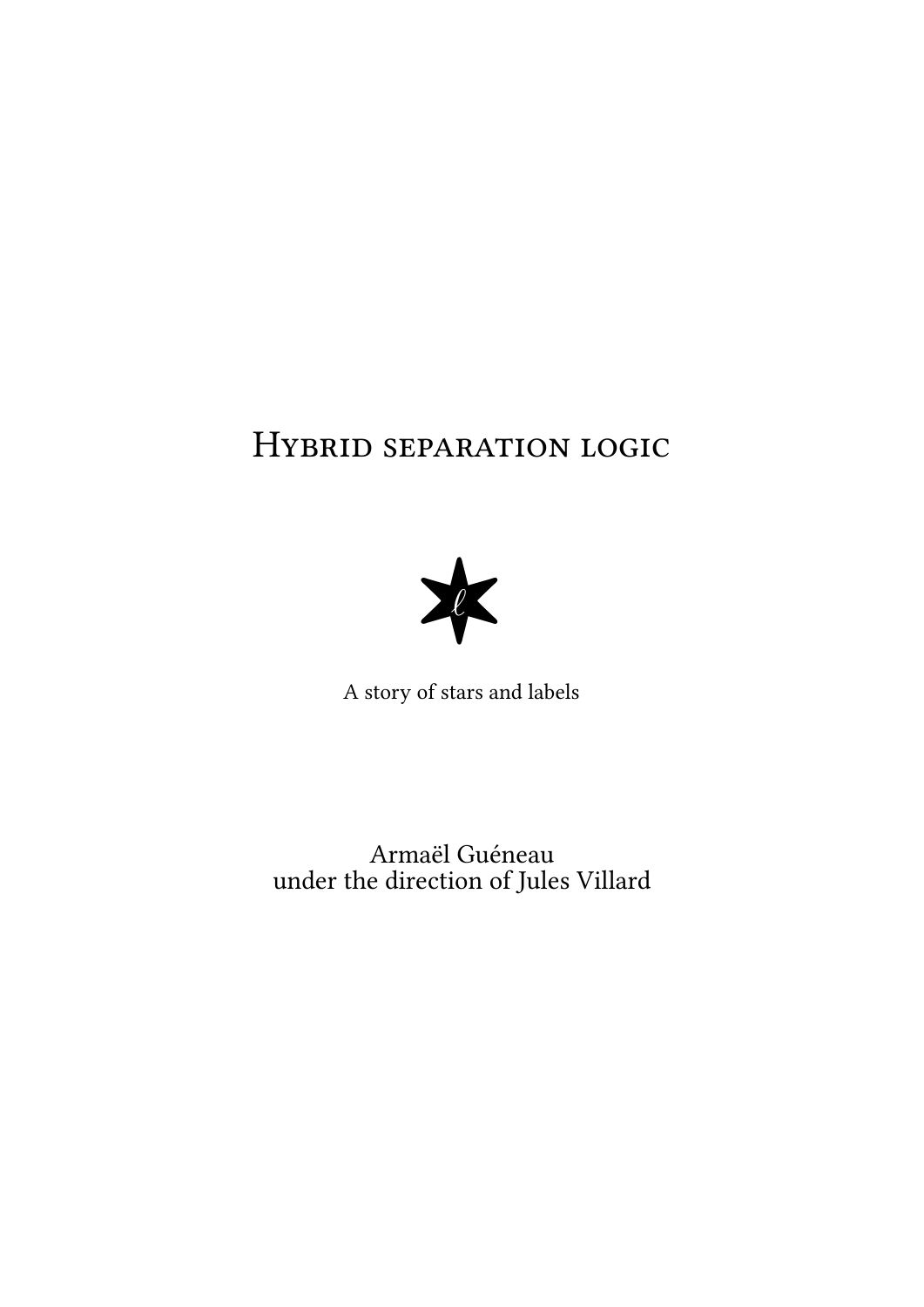# **Contents**

|                | Introduction                                                        |                                                   |                  |
|----------------|---------------------------------------------------------------------|---------------------------------------------------|------------------|
| 1              | Playing with separation logic: the copytree case study              |                                                   | $\boldsymbol{2}$ |
|                | 1.1                                                                 | Separation logic: a quick introduction            | $\boldsymbol{2}$ |
|                | 1.2                                                                 | Using separation logic to verify a simple program | $\overline{4}$   |
|                | 1.2.1                                                               | The copytree program: a first specification       | 5                |
|                | 1.2.2                                                               |                                                   | 5                |
| $\overline{2}$ | Extending separation logic: hybrid separation logic                 |                                                   | 8                |
|                | 2.1                                                                 |                                                   | 8                |
|                | The hybrid separation logic toolbox: useful remarks & lemmas<br>2.2 |                                                   | 9                |
|                | 2.2.1                                                               | Hybrid formulæ                                    | 9                |
|                | 2.2.2                                                               | Hybrid formulæ in Hoare triples                   | 10               |
| 3              | Hybrid separation logic in practice: case studies                   |                                                   | 12               |
|                | 3.1                                                                 |                                                   | 12               |
|                | Modifying the content of the input: mark<br>3.2                     |                                                   | 13               |
|                | 3.3                                                                 | Modifying the shape of the input: spanning        | 15               |
| 4              | Towards automatic reasoning on hybrid formulæ                       |                                                   | 19               |
|                | 4.1                                                                 | Integration in 11Star: proving copytree           | 19               |
|                | Thoughts about handling hybrid formulæ in tools<br>4.2              |                                                   | 20               |
|                | 4.2.1                                                               | Expressive power of hybrid formulæ                | 20               |
|                | 4.2.2                                                               |                                                   | 21               |
|                | 4.2.3                                                               |                                                   | 22               |
|                | Conclusion                                                          |                                                   | 24               |
|                | <b>Bibliography</b>                                                 |                                                   |                  |
|                | A Examples codes and proofs                                         |                                                   |                  |
| B              | Detailed proof of spanning specification                            |                                                   |                  |
|                |                                                                     |                                                   |                  |
| $\mathbf C$    | Lemmas proofs                                                       |                                                   |                  |
| D              | 11Star rules for proving copytree<br>34                             |                                                   |                  |

# **[Introduction](#page-33-0)**

<span id="page-1-0"></span>Th[e general field of study of this intern](#page-34-0)ship at Imperial College of London, supervised by Jules Villard, was program verification. More precisely, writing specifications for imperative programs, and proving them. Such a specification being proved means that the program actually observes the specified behavior, and moreover does not do illegal operations, such as, eg. dereferencing a NULL pointer.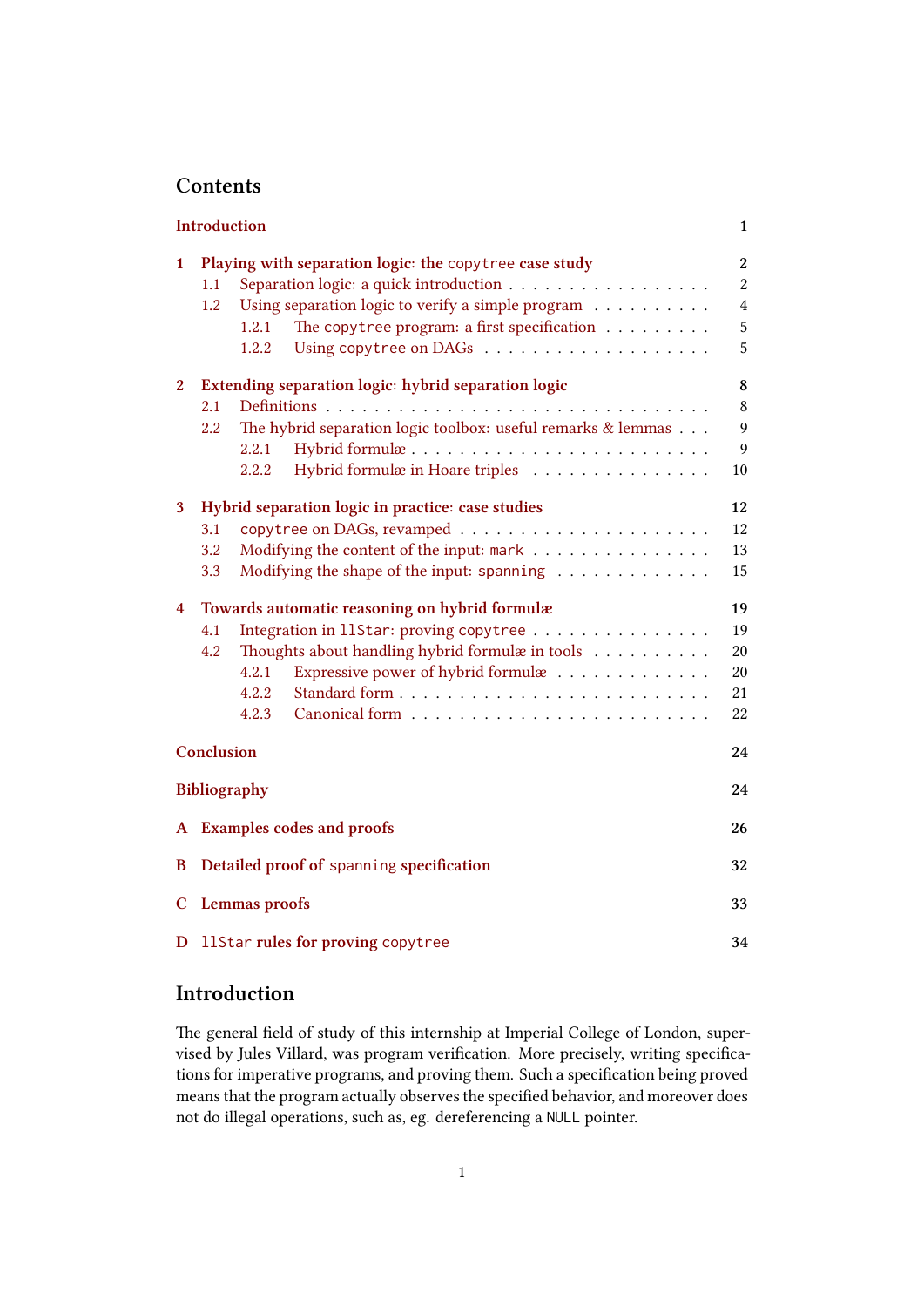Our mindset during this internship was rather pragmatic, keeping proof automation in mind at all times. We wanted to verify programs, but we wanted to do it in the most simple, and the most easily automatable way possible. There is always some tension: if we decide to prove a specification describing the precise behavior of the program (*functional correctness*), this proof will likely not be automatable. On the other hand, proving only the *memory safety* of the program is too weak to prove recursive programs, for example. We will have to find the right balance, between the will to simplify a program specification to its essence, and the need for it to be still provable.

An example of such choice is, for example, when dealing with a program copying a tree, having to choose between a specification expressing that the new tree is identical to the input one, and an other one saying just that, after running the program, you now have two trees.

Our contributions consists of a new framework for writing program specifications. We first show that it leads to natural and very convenient specifications. We then identify various lemmas and use-cases, gathering a "toolbox" for our framework, illustrating different patterns via examples, where we are able to show simpler proofs than the state of the art. Finally, we discuss about automation of proofs in our framework.

# **1 Playing with separation logic: the** copytree **case study**

<span id="page-2-0"></span>There exists a well-known and well-used framework for the verification of imperative programs: separation logic [14], used in automated provers (Corestar [3], SLAyer [2], [6], [18], Infer [5], Hip/Sleek [10]), implemented as libraries (Ynot [7], MSL [1]), etc.

After a short introduction to the principles of separation logic, we will illustrate its use on a small example pro[gram](#page-25-0). Despite being seemingly simple, it [w](#page-24-1)ill shed l[ig](#page-24-2)ht [o](#page-24-3)n [som](#page-25-1)e diffic[ul](#page-24-4)ties. These di[ffic](#page-25-2)ulties have led, in the literature, to [co](#page-24-5)mplic[ate](#page-24-6)d and hardly automatable solutions - thus motivating our contribution.

#### **1.1 Separation logic: a quick introduction**

<span id="page-2-1"></span>Separation logic was designed as an extension of Hoare logic able to reason about imperative programs manipulating shared mutable data structures  $[14]$ . This means first that a specification for a program c is given as a Hoare triple, of the form  $\{P\}$  c  ${Q}$ . Secondly, the extension is twofold: the logic of assertions (used to express the precondition *P* and the postcondition *Q* of a Hoare triple) is exte[nde](#page-25-0)d, and a new deduction rule for Hoare triples is added.

Assertion formulæ are written in a language derived from the logic of Boolean Bunched Implications (BBI) [12]. They describe properties of memory heaps: we want to verify programs manipulating on-heap data structures.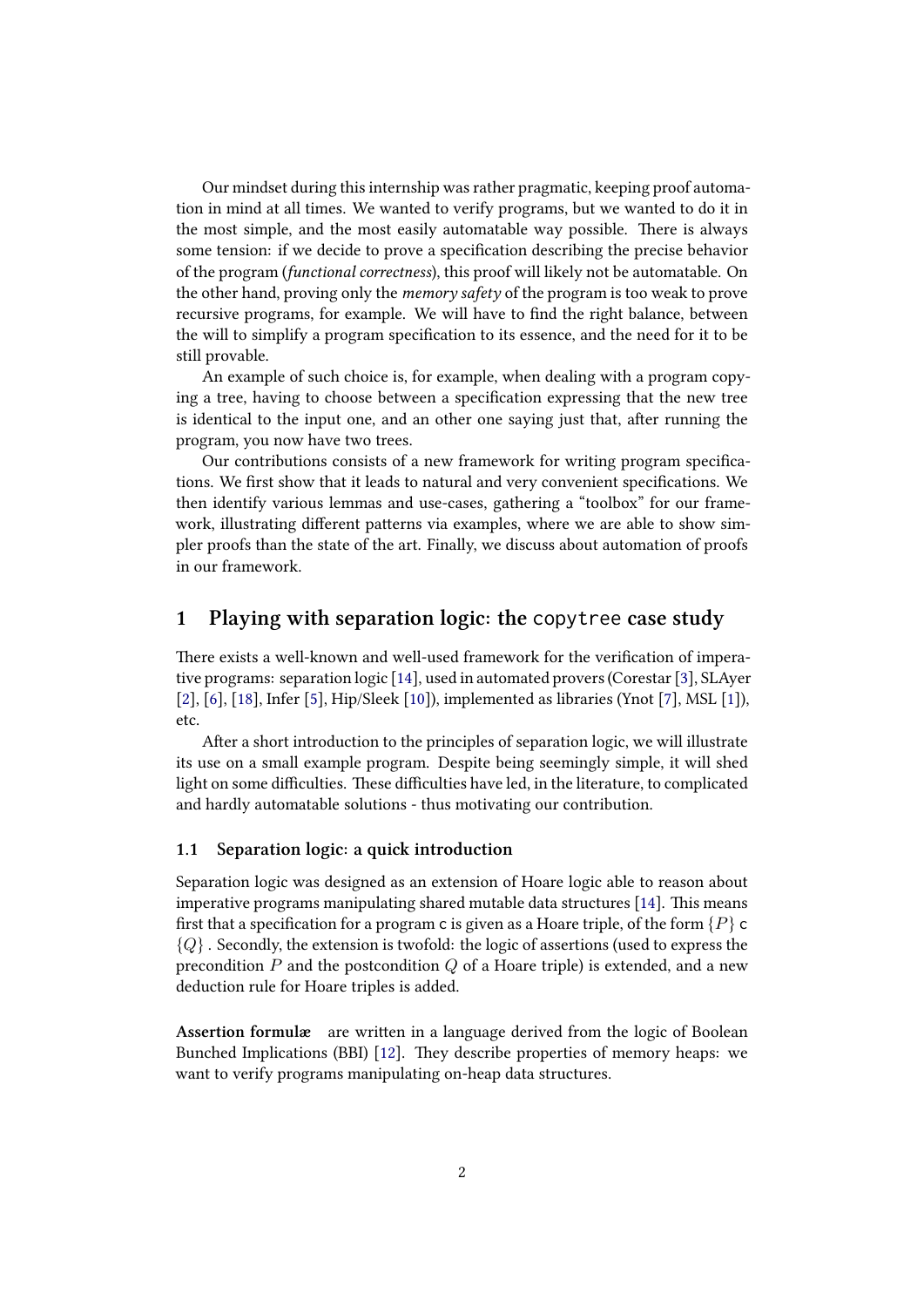**Syntactically,** the language of assertion formulæ consists of the usual formulæ of propositional logic, plus three new forms that describe the heap:

#### **Definition 1 (Separation logic formulæ syntax)**

| $P,Q ::=$ | propositional logic        |                                                    |
|-----------|----------------------------|----------------------------------------------------|
|           | emp                        | (empty heap)                                       |
|           | $\vert x \mapsto x' \vert$ | $(x, x'$ are integer expressions) (singleton heap) |
|           | $\mid P * Q$               | (separating conjunction)                           |

The integer expressions occurring in singleton heaps  $(x \mapsto x')$  may contain integer variables, interpreted as in standard Hoare logic, using some store associating values to variables (similar to the program stack).

**Semantically,** models of such logic need to describe memory heaps. We will not try to describe more precisely these models [4] [14], and just fix partial functions from addresses (integers) to values (integers) as representations for memory heaps.

# **Definition 2 (Models for separation logic)**

 $h, h'$  (heaps) ::= Addresses  $\rightarrow$  Values Addresses, Values ::= N

We will write dom(*h*) for the domain of the *h* partial function.

Then, we can define by induction the relation  $s, h \models P$ , meaning that the heap represented by *h*, associated to the store *s*, satisfies the assertion *P*:

**Definition 3 (Formulæ semantics)**

$$
s, h \models \top
$$
 always  
\n
$$
s, h \models \bot
$$
 never  
\n
$$
s, h \models \neg A \Leftrightarrow h \not\models_{\rho} A
$$
  
\n
$$
s, h \models A_1 \land A_2 \Leftrightarrow h \models A_1 \text{ and } h \models A_2
$$
  
\n
$$
s, h \models A_1 \lor A_2 \Leftrightarrow h \models A_1 \text{ or } h \models A_2
$$
  
\n
$$
s, h \models A_1 \rightarrow A_2 \Leftrightarrow h \models A_1 \text{ implies } h \models A_2
$$
  
\n
$$
s, h \models \text{emp} \Leftrightarrow \text{dom}(h) = \emptyset
$$
  
\n
$$
s, h \models x \mapsto x' \Leftrightarrow \text{dom}(h) = \{\llbracket x \rrbracket_s\} \text{ and } h(\llbracket x \rrbracket_s) = \llbracket x' \rrbracket_s
$$
  
\n
$$
s, h \models A_1 * A_2 \Leftrightarrow \exists h_1, h_2 : \text{dom}(h_1) \cap \text{dom}(h_2) = \emptyset
$$
  
\n
$$
\text{and } h = h_1 \cup h_2
$$
  
\n
$$
\text{and } h_1 \models A_1 \text{ and } h_2 \models A_2
$$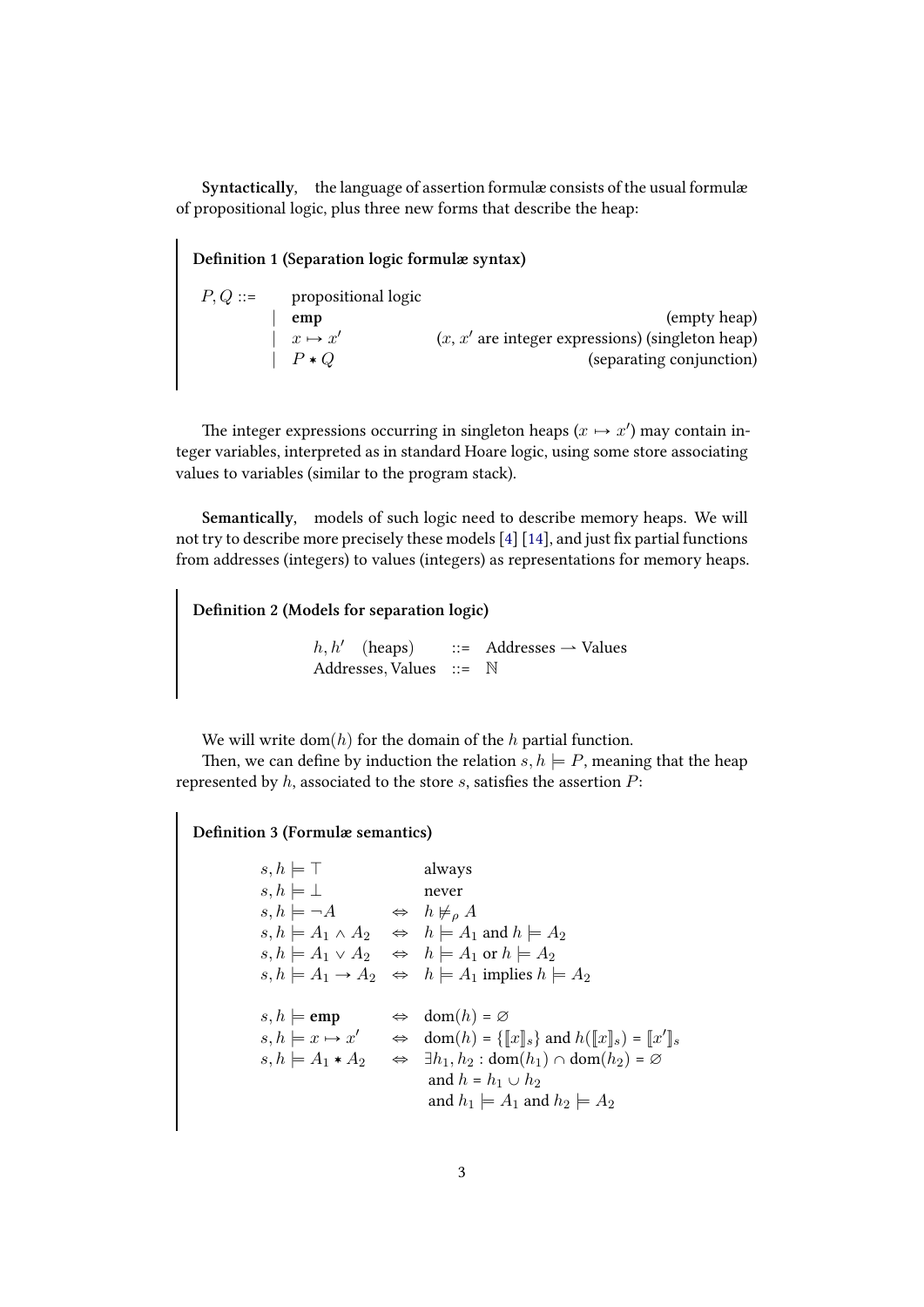In the rest of this document, we will define:

**Definition 4**

$$
h_1 \oplus h_2 \equiv h_1 \cup h_2 \text{ when } \text{dom}(h_1) \cap \text{dom}(h_2) = \varnothing
$$

so we can also write:

$$
s, h \models A_1 \ast A_2 \Leftrightarrow \exists h_1, h_2 : h = h_1 \oplus h_2 \text{ and } h_1 \models A_1 \text{ and } h_2 \models A_2.
$$

 $\textbf{emp}\text{ describes an empty heap}, x \mapsto x'$  a heap containing only one memory cell, at address  $x$ , containing  $x'$ .  $A_1 \ast A_2$  describes the conjunction of two separated heaps, one satisfying  $A_1$ , the other satisfying  $A_2$ .

Separation logics are usually extended with a few more operators, such as *−−*›, Y›, etc. We will introduce them later when needed. We will also allow the - quite common - use of existential quantifiers on stack variables, for the purpose of introducing new names.

**Separation logic is an extension of Hoare logic,** which aim is to derive Hoare triples, of the form  $\{P\}$  c  $\{Q\}$ . In includes all the usual rules of Hoare logic, and adds a new more: the *frame rule*, allowing to use the "separated" fact expressed by \*. That is, if we act on some part of the heap, separated parts are not modified:

**Definition 5 (Frame rule)**

$$
\text{Frame } \frac{\{P\} \text{ c } \{Q\}}{\{P \ast R\} \text{ c } \{Q \ast R\}}
$$

when no variable free in  $R$  is modified by  $\mathsf c$ 

Using the frame rule, one can extend a local specification to a more global one, adding arbitrary predicates describing parts of the heap not accessed by c. Thinking backwards, this means that given some complicated description of the heap, we will be able to temporarily "frame out" the not interesting bits, and prove some specification on the smallest footprint needed.

#### **1.2 Using separation logic to verify a simple program**

<span id="page-4-0"></span>Following the path of Reynolds [14], we will now illustrate how separation logic can be used to write and prove a specification for some (not so) simple program: copytree.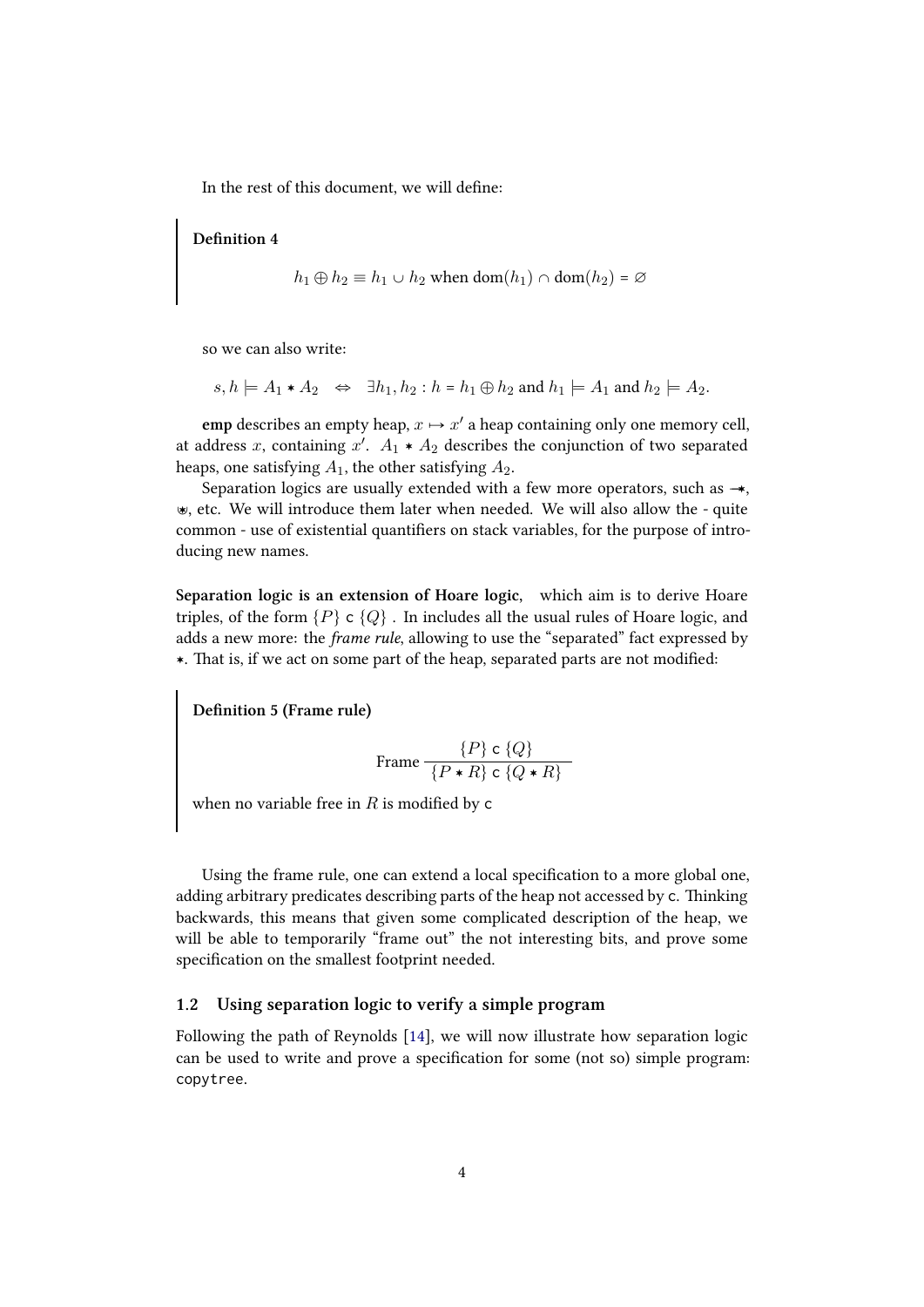#### **1.2.1 e** copytree **program: a first specification**

The copytree program (in Figure 14), given a tree as input, explores it recursively and copies it, finally returning the copy.

<span id="page-5-0"></span>Because copytree does not reuse memory cells from the original tree, the new tree is totally disjoint from the first one. Thus, starting with a heap holding some tree rooted in x, after running co[pyt](#page-26-1)ree we obtain a heap holding two separated trees, rooted in x and x'.



Thus, given some "tree x" predicate describing a tree-shaped heap, we can write a specification for copytree, thanks to the separating conjuction  $(*)$ :

$$
\{ \text{tree } x \} \ x' = \text{copytree}(x) \ \{ \text{tree } x * \text{tree } x' \}
$$

To complete the specification, the "tree  $x$ " predicate must be defined. This can be done inductively  $(x \mapsto a, b, c$  being a shorthand for  $(x \mapsto a) \cdot (x+1 \mapsto b) \cdot (x+2 \mapsto c)$ *c*)):



In the non-trivial case, the two  $*$  express two different things: first, the root node is separated from the subtrees, so there is no cycles, the subtrees cannot point back to the root. Thinking backwards, if there was a cycle, then  $x$  would be in a subtree (pointers of a tree only point to elements of itself) - but this is not possible as *x* is separated from the subtrees.

Secondly, the subtrees are separated from each other, so there is no sharing between them, by the same kind of reasoning.

The proof of the specification that follows from here is relatively simple, and consists only of applications of the frame rule, the consequence rule and variablehandling rules. To be completely formal, proofs of specifications should be presented as derivation trees of Hoare triples. However, we choose a lighter (and less precise) presentation, by interleaving assertions  $(\lbrace P \rbrace)$  and program instructions. More details about the specification of one instructions are given when needed.

The proof of the previous specification can be found in Figure 15,  $\oint$  denoting the use of the frame rule.

A more detailed, similar proof can be found in [14], §6.

#### **1.2.2 Using** copytree **on DAGs**

<span id="page-5-1"></span>The specification we just gave is not as general as [pos](#page-25-0)sible: because copytree just explores recursively its input, it also runs on a tree with sharing: a DAG (directed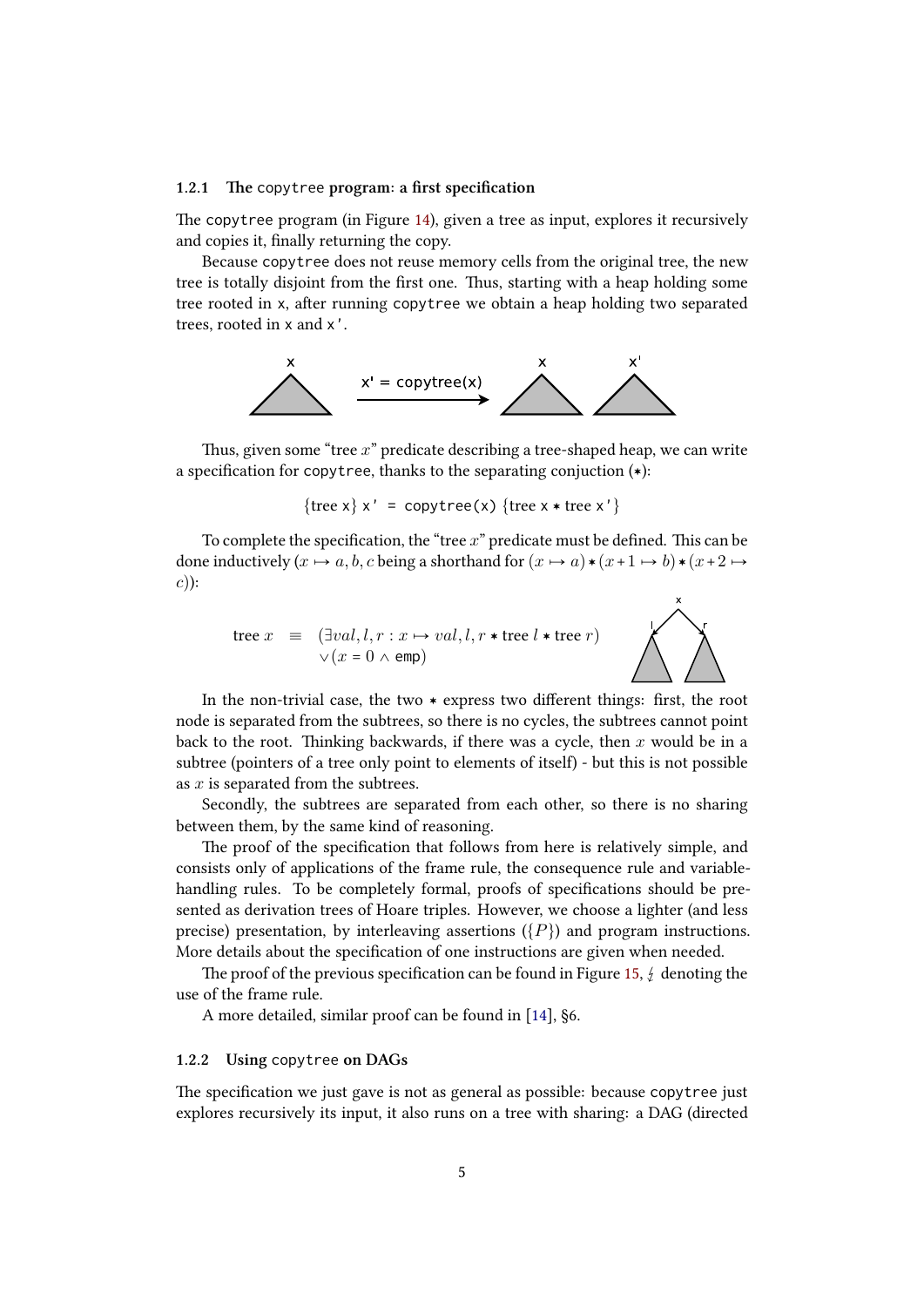acyclic graph) (however, it does not on graphs, because cycles would make him loop while allocating more and more memory).



<span id="page-6-0"></span>Figure 1: Calling copytree on a DAG.

The copied tree is indeed a plain tree, as copytree does not observe - nor preserve - sharing. As illustrated on figure 1, the shared parts (in grey) are duplicated in the output tree.

To write a specification accounting for this behavior, one need to define a "dag *x*" predicate. We can try to mimic the on[e](#page-6-0) for trees: similarly to trees, there are no cycles in a dag, so we can keep the first  $*$ : the root node shall be separated from the subdags. However, the second  $*$  cannot be reused: we need a new operator to express the fact that the two subdags share *some* part of the heap (in grey), which was not the case with tree.

Separations logic often introduce, to this purpose, an operator called *overlapping conjunction*,  $\ast$ . An formula " $P_1 \ast P_2$ " describes a heap composed of two subheaps, sharing some memory cells, one satisfying  $P_1$ , the other satisfying  $P_2$  - as illustrated in Figure 2.



Figure 2: Overlapping conjunction.

The  $s, h \models P$  relation is extended with the following rule,  $h_2$  corresponding to the middle grey subheap of figure 2:

$$
s, h \models P_1 \mathbin{\text{#}} P_2 \quad \Leftrightarrow \quad \exists h_1, h_2, h_3 : s, h_1 \oplus h_2 \models P_1 \text{ and } s, h_2 \oplus h_3 \models P_2
$$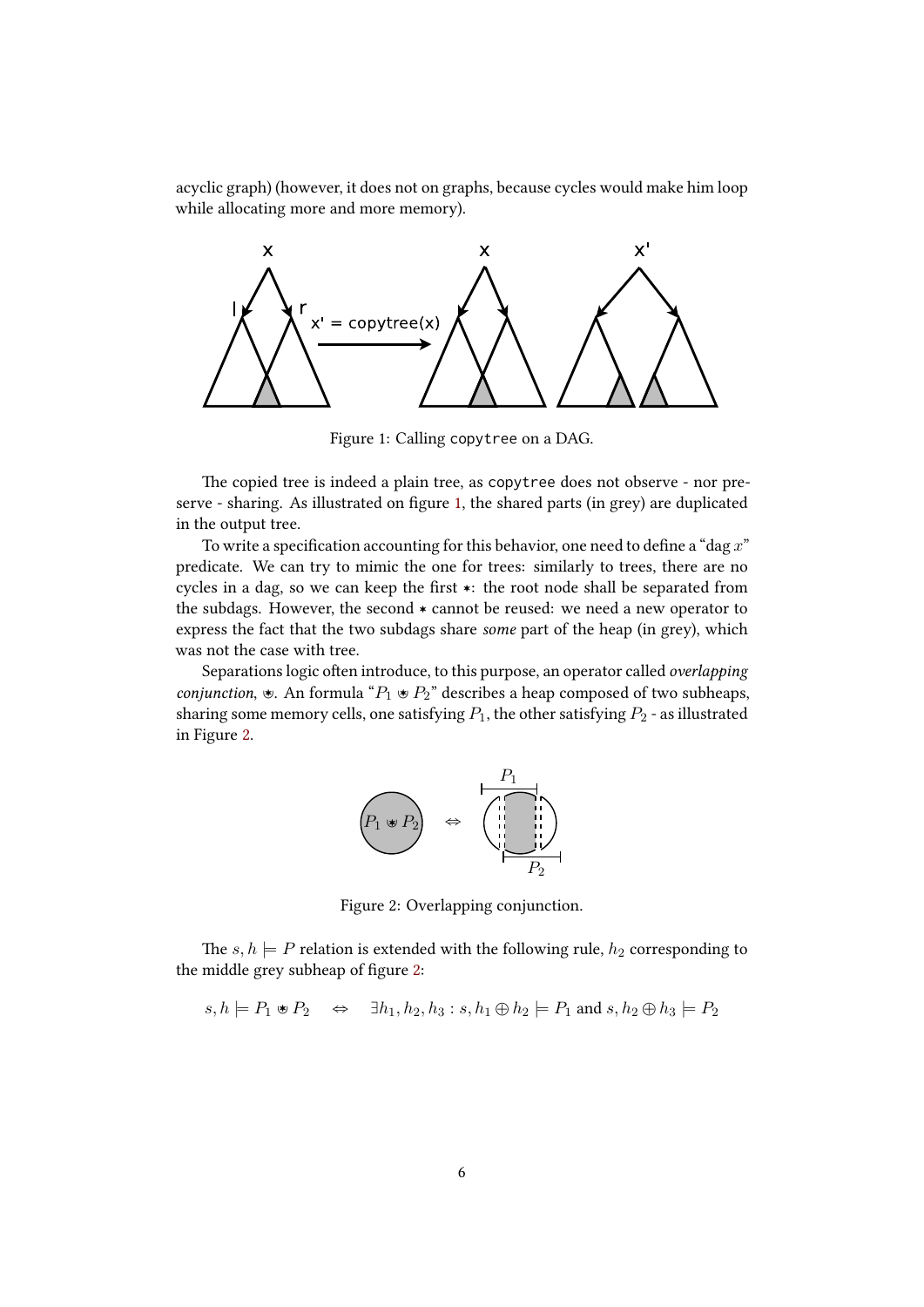Then, "dag x" can be inductively defined by:



$$
\begin{array}{rcl}\n\text{dag } x & \equiv & \exists val, l, r: x \mapsto val, l, r * (\text{dag } l \text{ } \Leftrightarrow \text{dag } r) \\
& \lor (x = 0 \land \text{ } \text{emp})\n\end{array}
$$

**A first attempt** to design a new specification using dag, by mimicking the previous one, would give something similar to:

$$
\{\text{dag } x\} \times' = \text{copytree}(x) \text{ } \{\text{dag } x \ast \text{tree } x'\}
$$

However, if we try to prove this specification, we encounter a problem. When dealing with the first recursive call, we would like to be able to prove the following Hoare triple, to get an easy proof, similar to the previous one:

$$
\{x \mapsto l, r * (\text{dag } l \text{ } \text{# } \text{dag } r)\}
$$
  
tree\* 1' = copytree(x->1)  

$$
\{x \mapsto l, r * (\text{dag } l \text{ } \text{# } \text{diag } r) * \text{tree } l'\}
$$

In the previous cases, all the predicates were separated by  $\ast$ , so we were able to apply the frame rule. Here, we would like to use some kind of frame rule to isolate only the dag *l* bit we want. However, we are not able to use the frame rule here, because of the presence of  $\ast$  instead of  $\ast$ . This is for good reasons: the induction hypothesis (our specification), is not strong enough - it does not imply that the recursive call preserves the subdag it is called on.

Some evil\_copytree function could indeed erase the input dag and satisfy the same specification (an empty dag is still a valid dag):

$$
{\deg x} \times' = \text{evil\_copytree}(x) {\deg x * tree x'}
$$



Figure 3: Heap after the first recursive call of evil\_copytree.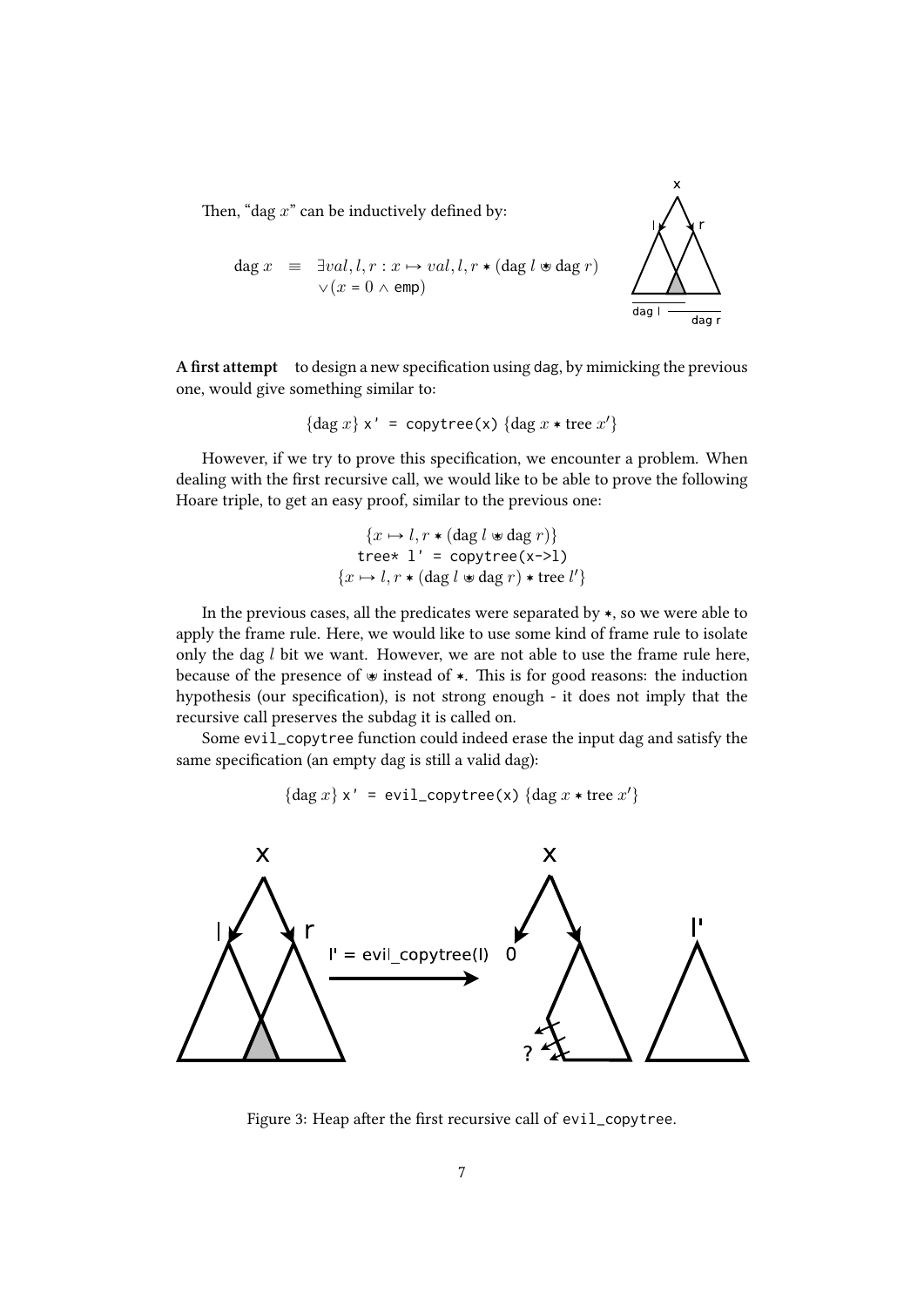In the case of  $evil\_copytree$ , after the first recursive call, the structure is no longer a valid structure, because of the dangling pointers from the old right subdag to the - now deleted - shared part (Figure 3).

More generally, this specification is too weak to imply that, after the first recursive call on "dag *l*", we still have "dag *r*", and that we can still fold back the structure to a dag.

**State of the art:** In the same paper where he describes these difficulties ( [14]), Reynolds gives some idea for a solution: use an *assertion variable* that quantifies over properties of the heap.

$$
\{p \land \text{dag } \tau x\} \times' = \text{copytree}(x) \{p * \text{tree } \tau x\}
$$

Indeed, as the initial heap is not modified by copytree, every property *p* holding for this heap remains true in the postcondition - separated from the copied tree. This solution has a taste of second order logic, which is hard to handle for an automatic tool, and seems a bit overkill for such a simple program.

Another solution comes from Hobor and Villard [11]: it requires using a much more precise dag predicate, and then proving functional correctness of the program. They use an alternative rule, the *ramification rule*, to obtain multiples lemmas to be proved in the metatheory (using semantic reasoning).

Both solutions parametrize the tree and dag pre[dica](#page-25-3)tes by mathematical structures representing the content of the in-memory structure (the  $\tau$  parameters). This is quite useful when doing manual proofs, as it lifts some reasonings to the metatheory where doing proofs is easier. However, manipulating them using an automatic tool is not always that easy: we would like to not use them, and have less precise, more simple predicates.

The aim of this internship is to try to answer the question: can we do better, by modifying our separation logic? We will need to find something in the middle: as seen before, the "most simple" specification does not work, so we still need a more expressive logic.

This would mean modify the assertions logic, and/or modify the set of Hoare rules.

A first grasp of what will be the main idea: as we want to talk about preserving parts of the heap, we will name them, using *labels* (think *heap variables*).

# **2 Extending separation logic: hybrid separation logic**

#### **2.1 Definitions**

<span id="page-8-0"></span>Following the ideas of HyBBI [4], hybrid separation logic extends usual separation logic by adding the possibility to name memory heaps in formulas. Each name (or **label**) will describe only one precise heap.

<span id="page-8-1"></span>Formally, the syntax of ass[er](#page-24-7)tion formulæ is extended: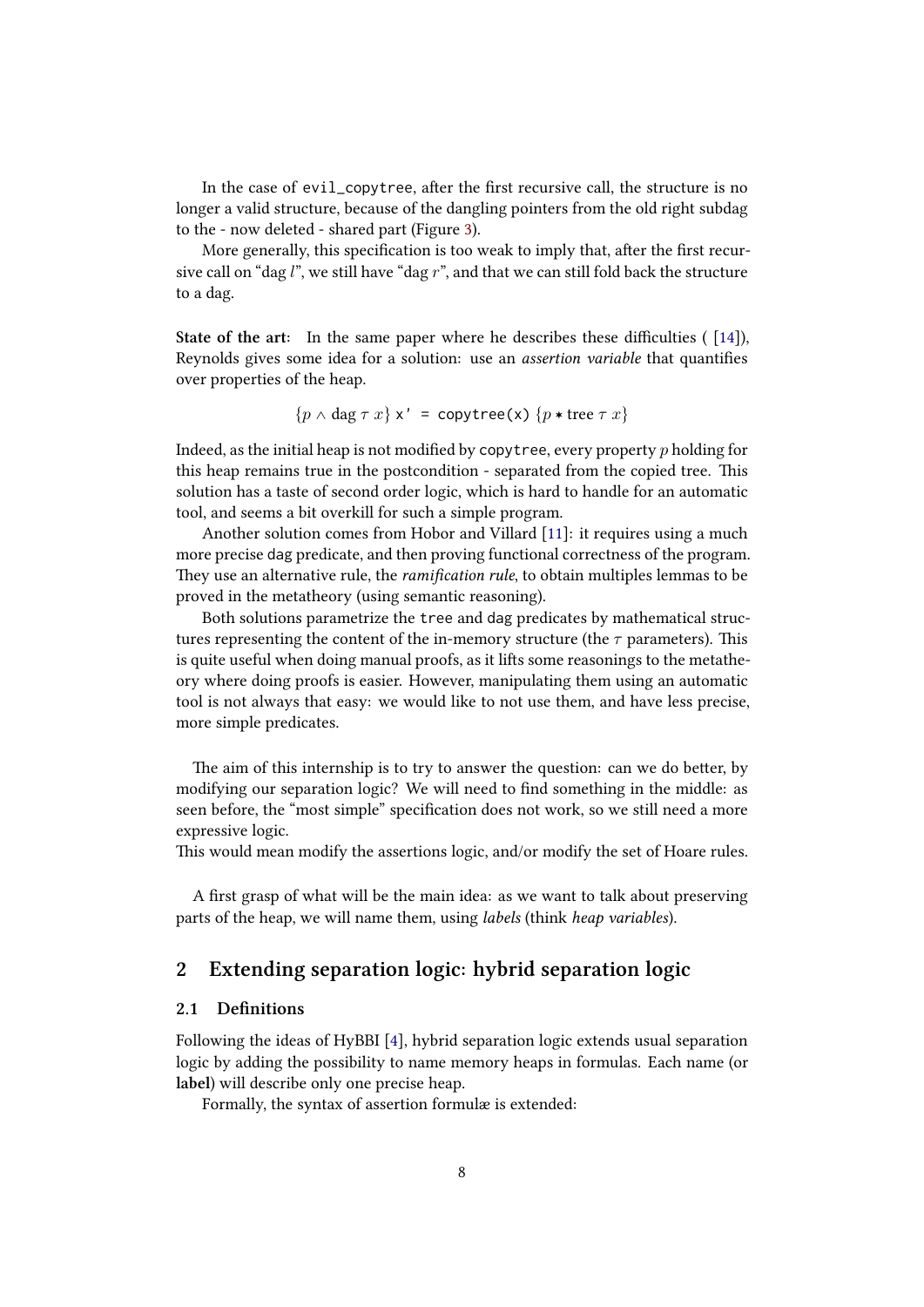**Definition 6 (Hybrid separation logic formulæ syntax)**

| (heap variables or labels)     |
|--------------------------------|
| $(Q$ -modality)                |
| $(\exists$ -quantified labels) |
|                                |

Semantically, the  $\models$  relation is now also parametrized by a valuation  $\rho$  : Labels  $\rightarrow$ Heaps, and extended with:

**Definition 7 (Hybrid formulæ semantics)**

 $s, h \models \rho \ell \iff h = \rho(\ell)$  $s, h \models_{\rho} \mathbb{Q}_{\ell} A \iff s, \rho(\ell) \models_{\rho} A$  $s, h \models_{\rho} \exists \ell : A \iff \text{exists } h_{\ell} \text{ heap st. } s, h \models_{\rho[\ell \to h_{\ell}]} A$ 

The semantics of standard separation logic formulæ are not affected by  $\rho$ , which is just recursively propagated.

A label *ℓ* is valid for only one heap, *ρ*(*ℓ*); @*ℓA* forgets about the current heap and queries for validity of *A* on the heap corresponding to *ℓ*. We also allow existential quantified labels, for the purpose of introducing fresh names.

The deduction rules for Hoare triples are the same as in standard separation logic. No additional rule was needed in our use cases, and we believe that it should be the case for other examples as well.

#### <span id="page-9-0"></span>2.2 The hybrid separation logic toolbox: useful remarks & lemmas

Let us now explore the possibilities of hybrid separation logic by going through various lemmas that will prove useful, and illustrative examples.

#### <span id="page-9-1"></span>**2.2.1 Hybrid formulæ**

**Characterization of**  $\ast$  In hybrid separation logic, the overlapping conjunction "*P*  $\ast Q$ " can be characterized using a formula of the logic that does not use  $\ast$ :

$$
P \triangleleft Q \Leftrightarrow \exists d, a, b, u, v : (a * d * b) \wedge @_u(a * d) \wedge @_v(d * b) \wedge @_uP \wedge @_vQ
$$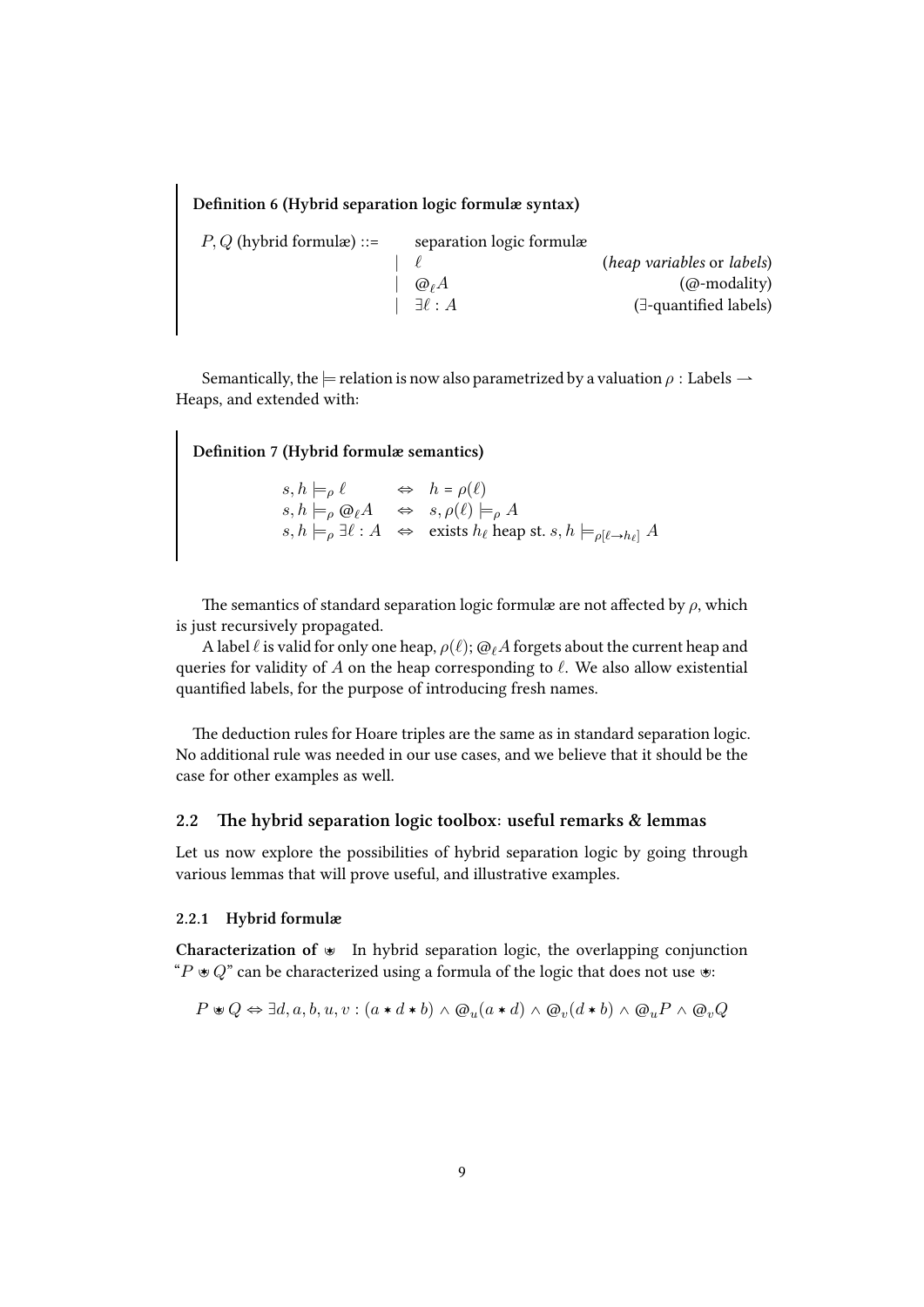

Figure 4: Characterizing  $\bullet$  using  $\ast$  and labels.

Fresh labels are introduced to name the different parts of the heap, then grouped accordingly and associated to the predicates *P* and *Q* using @-modalities.

Such characterization is quite useful: it allows us to express specific reasonings about  $\ast$  as a combination of more general lemmas talking only about labels and @s.

**Interactions between** *ℓ* **and** @*<sup>ℓ</sup>* We have this rather intuitive lemma, that we will use extensively:

<span id="page-10-1"></span>**Lemma 1**

$$
\ell \wedge \Theta_{\ell} P \Rightarrow P
$$

The reverse implication is not always true: multiple heaps may satisfy  $P$ , while *u* denotes one precise heap.

$$
P \wedge @_{u}P \neq u
$$

Thus, the reverse holds only when  $P$  is a *strictly exact* assertion (Reynolds [14], Yang [17]). *P* is strictly exact iff for all  $s, h, h', \rho, (s, h \models_{\rho} P)$  and  $(s, h' \models_{\rho} P)$ implies  $h = h'$ . One example of strictly exact assertion is a single label, the  $*$ conjunction of multiple labels, a memory cell  $x \mapsto y$ , or even emp.

On the opposite, a triviall[y](#page-25-0) non exact formula is  $\top$ , true for every heap, or  $\exists y$ :  $x \mapsto y$  [fo](#page-25-4)r example.

Consequently, we have the following lemma, that we will use in our future proofs:

<span id="page-10-2"></span>**Lemma 2** If  $P$  strictly exact,

$$
P \wedge @_{\ell}P \Rightarrow \ell
$$

#### **2.2.2 Hybrid formulæ in Hoare triples**

<span id="page-10-0"></span>**Hoare triple validity** As a remainder,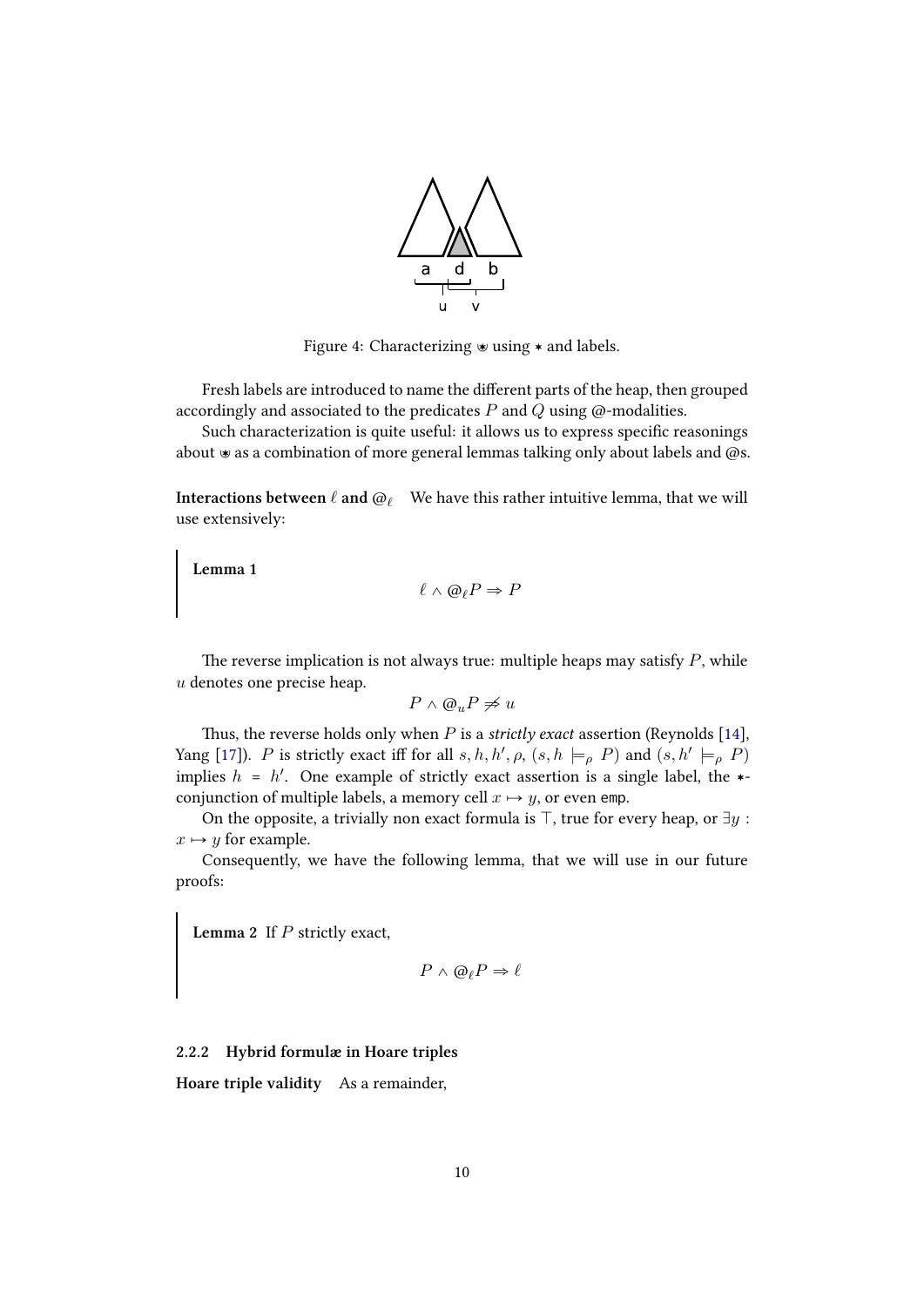#### **Definition 8**

 $\{P\}$  **c**  $\{Q\}$  is valid if for all  $h, s, \rho$  such that  $s, h \models_{\rho} P$ , if the command **c** runs without errors, giving store and heap  $s', h',$ then  $s', h' \models_{\rho} Q$ .

#### **Some examples**

- $\{\ell\}$  skip  $\{\ell\}$  is valid;
- $\{\ell \wedge \Theta_{\ell}(y \mapsto v)\}\times = \star y \{\ell\}$  is also valid (x = foo modifies the store *s*, not the heap);
- $\{\ell \wedge \Theta_{\ell}(x \mapsto 4)\}$  \*x = 3  $\{\ell\}$  is not;
- $\{\ell\} * x = 3 \{\ell\}$  is not either: a free label is implicitly universally quantified.

What is interesting here is that we can reuse labels from the precondition in the postcondition, allowing to express the intuition that "this part of the heap hasn't changed". Moreover, free labels are implicitly universally quantified, because of the definition of validity of a Hoare triple, where *ρ* is (meta-)universally quantified.

**E-quantifiers, in practice** In practice, E-quantified labels are used for the only purpose of introducing fresh names:  $\exists$  are prenex in this case, and can be easily eliminated using a standard Hoare rule.

$$
\text{Exists } \frac{\{P\} \text{ c } \{Q\}}{\{\exists x.P\} \text{ c } \{\exists x.Q\}}
$$

The consequence is that in practice, we never need to explicitly manipulate formulas with  $\exists$ .

The propagation lemma This lemma is rather intuitive: it lives on the idea that some  $\mathcal{Q}_\ell P$  modality do not talk about the current heap, but about the one corresponding to  $\ell$ . Thus, as long as the  $\rho$  valuation is the same, the  $\omega_{\ell}P$  assertions holds. All this leads to the following lemma:

<span id="page-11-0"></span>**Lemma 3 (Propagation lemma)**  $\{A \wedge \mathcal{Q}_\ell P\} \subset \{B\} \Rightarrow \{A \wedge \mathcal{Q}_\ell P\} \subset \{B \wedge \mathcal{Q}_\ell P\}$ 

Consequently, as soon as we know some fact "@*ℓP*", we can freely add it in the postcondition if needed:  $\rho$ , assigning heaps to labels is still the same after running c.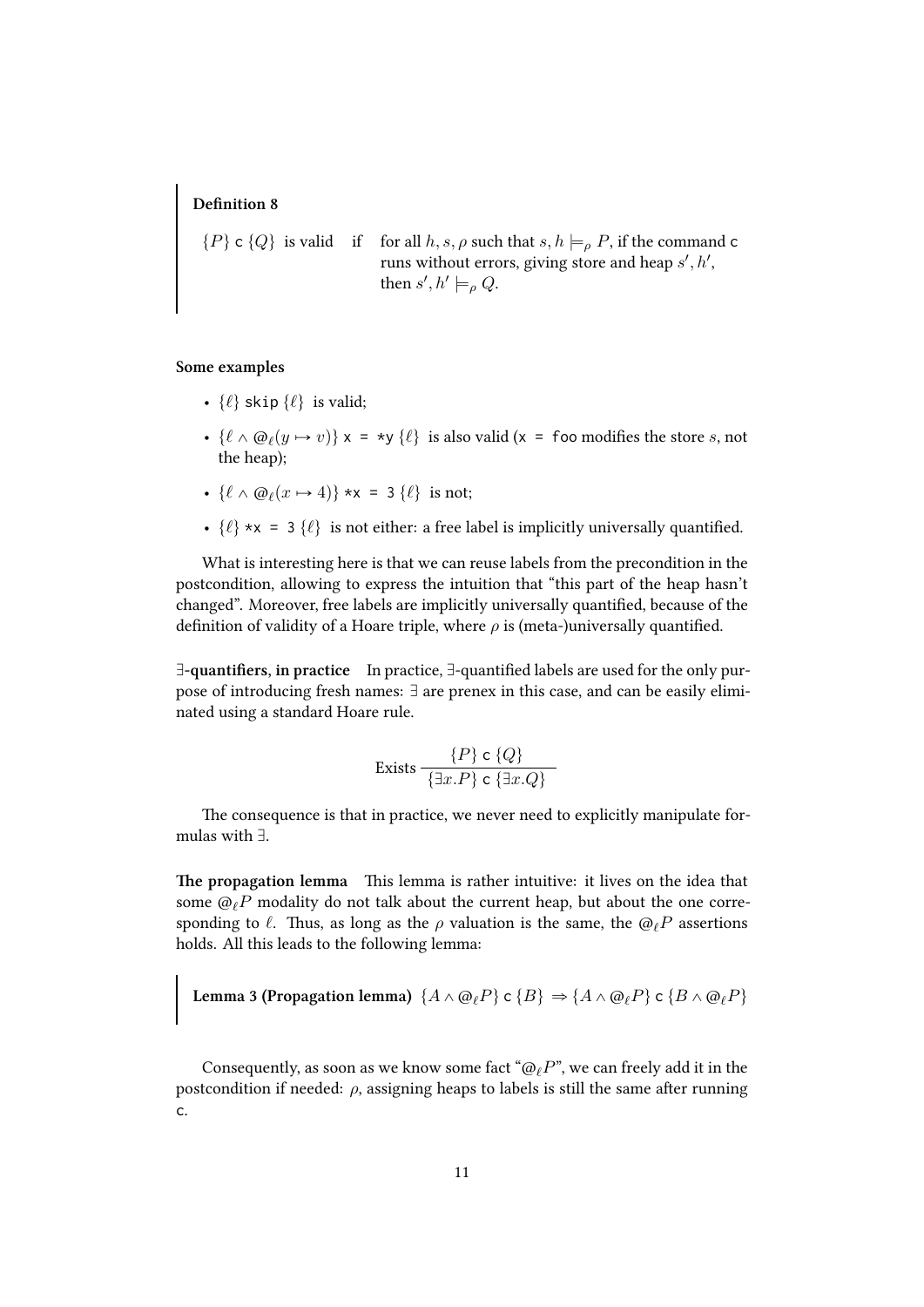**Using the propagation lemma in proofs** Thanks to the propagation lemma, when writing assertions in proofs, we do not need to repeat the "@*ℓP*" facts: they propagate.

Thus, we can draw a distinction between the components of an assertion formula: a part of it describes the current heap: we call it the *spacial part* of the formula. The other part is composed of the propagating  $\omega$  modalities.

$$
u * v * x \mapsto y * Q_u tree x * Q_v A
$$
  
spacial part  
pure facts (propagate)

Figure 5: The two parts of an example formula.

Then, when writing proofs using hybrid separation logic, we will usually only write the spacial part of the formula, and write the pure facts only when we introduce them.

Equipped with this "hybrid separation logic toolbox", we will now try to demonstrate the usefulness of such logic, by walking through different examples of programs to specify. We hope that the behaviors and difficulties they present and how we handle them will be representative and useful for other cases.

### **3 Hybrid separation logic in practice: case studies**

#### **3.1** copytree **on DAGs, revamped**

<span id="page-12-1"></span><span id="page-12-0"></span>The problem with the previous specification was that it was too weak to imply that copytree doesn't modify the input dag. If we know that the input dag is left untouched, then we can, after the first recursive call, recover the shared part and make the second call.

We saw that a label can be used in the precondition and in the postcondition of a Hoare triple. This is a good way to express the fact that some heap is preserved: a label describes only one precise heap. Using this idea, we get the specification of Figure 6.

 $\{\ell \wedge \Theta_\ell \text{dag } x\} \times' = \text{copytree}(x) \text{ } \{\ell * \text{tree } x'\}$ 

Figure 6: New specification for copytree.

Remark: we write only *ℓ* in the postcondition. *ℓ* by itself is of lile use; however, if needed, we can use the propagation lemma to get @*ℓ*dag *x* in the postcondition as well. We see here that another consequence to the propagation lemma is simpler specifications.

The main axes of the proof are drawn in Figure 16.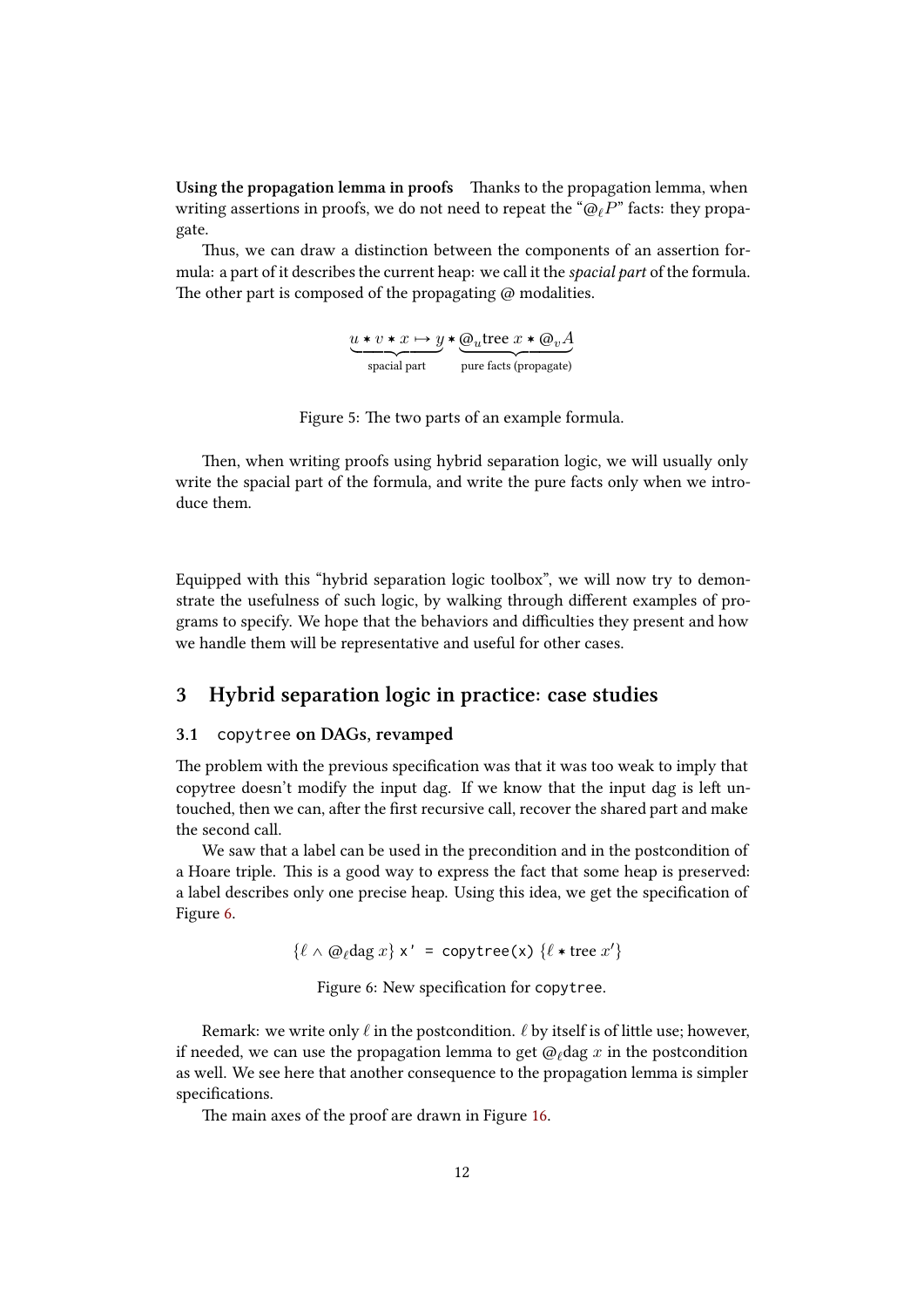Figure 17 gives a detailed proof of the Hoare triple for the first recursive call. Successive preconditions then postconditions are implied (from top to bottom), this way denoting the use of the consequence rule of Hoare logic. The assertions are presented in two parts, the left part being the spatial description of the heap, the right part [hol](#page-29-0)ding @-modalities, that propagate thanks to Lemma 3.

The proof for the second recursive call is similar.

#### **3.2 Modifying the content of the input:** mark

<span id="page-13-0"></span>The example of copytree was actually a bit simple. As the copytree program does not modify its input, it was a perfect fit for labels, that easily state what does not change. However, many programs want to actually modify their input data structures.

Consequently, we study here the case of mark, a program that recursively marks the nodes of a dag, changing the *val* field of each node to 1 (code in Figure 19).

An important remark about mark is that it modifies the heap, but preserves its shape. The *l* and *r* pointers of each node are preserved, so the final heap will cover the same memory locations as the initial one.

We can reflect this kind of property to labels, by defining a new "same [re](#page-30-0)gion" operator, " $\sim$ ":

**Definition 9 ("Same region" operator)**

For all labels  $\ell$ ,  $\ell'$ , heap  $h$ , store  $s$ , valuation  $\rho$ ,  $s, h \models_{\rho} \ell \sim \ell'$  if dom $(\rho(\ell)) = \text{dom}(\rho(\ell'))$ 

For example, the following formulas are valid:

$$
\begin{array}{rcl}\n\textcircled{a}_{\ell}(x \mapsto 3), \textcircled{a}_{\ell'}(x \mapsto 4) & \Rightarrow & \ell \sim \ell' \\
\textcircled{a}_{\ell}(x \mapsto 3) * (y \mapsto 4), \textcircled{a}_{\ell'}(x \mapsto 3) & \Rightarrow & \ell \not\sim \ell' \\
\textcircled{a}_{u}a * b, \textcircled{a}_{v}a' * b' & \Rightarrow & a \sim a' \wedge b \sim b' \Rightarrow u \sim v\n\end{array}
$$

We could extend this definition to allow  $\sim$  to act on any strictly exact assertion (we just need a way to associate to an assertion **the** heap it describes). In practice, we just want to use  $\sim$  on conjunctions of labels, so we will consider this as an abuse of notation (we could labels to name the conjunctions, using  $\exists...$ ).

Using this "notation", we can now write for example:

$$
a \sim a' \land b \sim b' \Rightarrow a * b \sim a' * b'
$$

**Remark 1**  $\bullet \sim$  is an equivalency relation.

• as a " $\ell \sim \ell''$  kind of assertion does not talk about the current heap, it'll count as a pure fact that propagates, just like  $@$  modalities.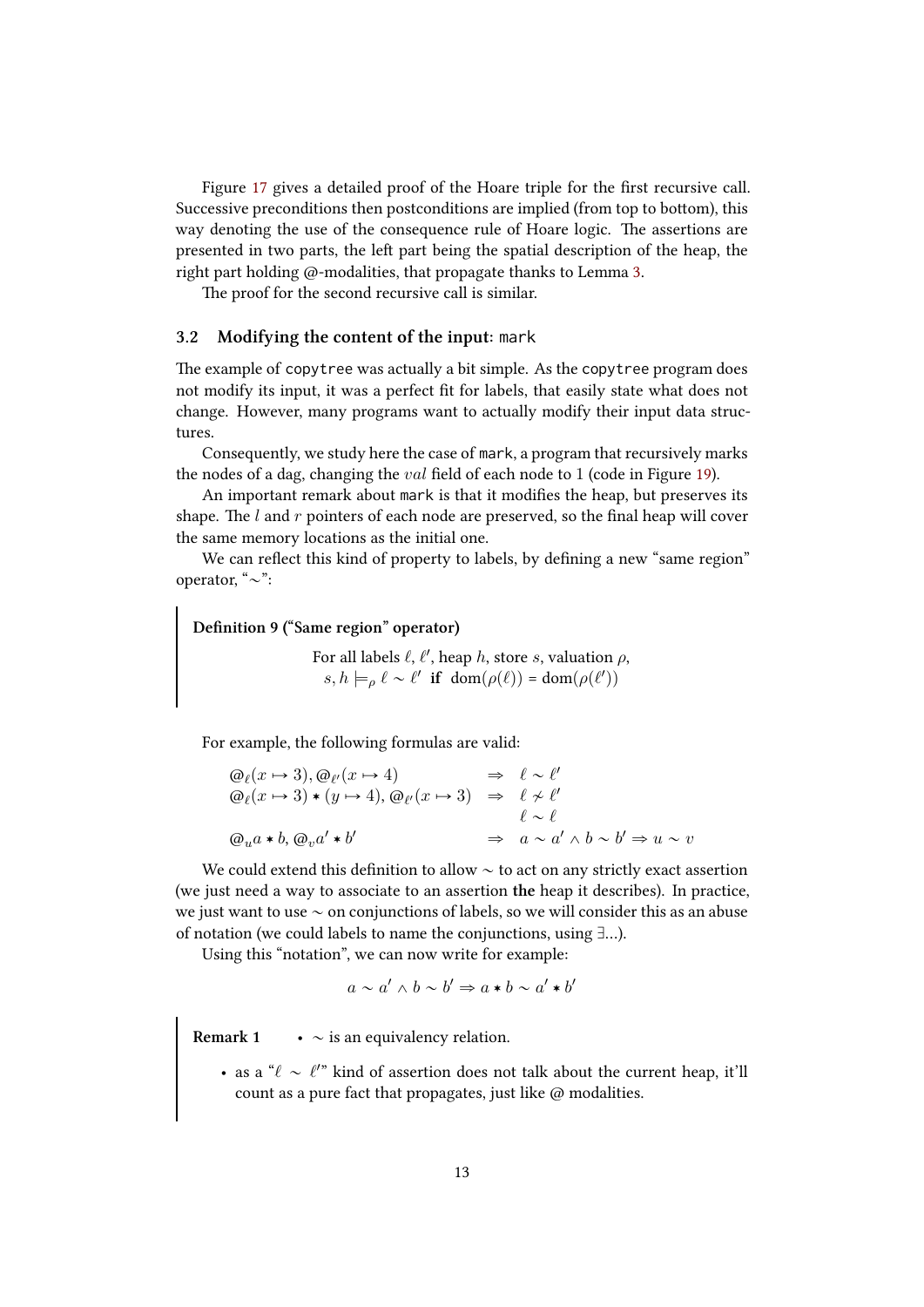Thanks to this new definition, we can write a specification for mark in Figure 7.

$$
\{\ell \, \wedge \, {\textup{\textcircled{a}}}_\ell \textup{dag }x\} \textup{ mark(x)}\ \{\exists \ell': \ell' \, \wedge \, {\textup{\textcircled{a}}}_{\ell'} \textup{dag }x \, \wedge \, \ell \sim \ell'\}
$$

Figure 7: Specification for mark.

As for copytree, we will give the proof outline in Figure 19, and then focus on the proof of the Hoare triple for the first recursive call.

What is happening here? The initial heap can be divided into three parts: the "left" and "shared" parts compose the left subdag, while the "shared" and "right" parts compose the right subdag. Then, each recursive call up[dat](#page-30-0)es two parts of the heap: the first recursive call updates the left part and the shared part,  $u = d_l * d$ , giving  $u' = d'_l * d'$ . Because only the content of the nodes has changed, we have  $u \sim u'.$ 

Then, the second recursive call updates the shared part and the right part,  $v'$  =  $d' \star d_r$ , giving  $v'' = d'' \star d'_r$ , with  $v' \sim v''$ .

Now, can we conclude, and obtain the postcondition  $\{\exists \ell':\ell'\wedge \textcircled{e}_{\ell'}\text{dag }x\wedge l\sim l'\}$ ?

We know that  $\omega_{u''}(d'_l * d'') \wedge \omega_{v''}(d'' * d'_r) \wedge \omega_{u''}$ dag  $l \wedge \omega_{v''}$ dag  $r$ , so by introducing a new name  $\ell'$ , representing the heap corresponding to  $d'_l * d'' * d'_r * x \mapsto$ 1, *l*, *r*, we have " $\exists \ell' : \ell' \land \textcircled{\theta_{\ell'}}$  dag *x*".

We also know that  $u \sim u'$  and  $v' \sim v''$ , i.e.  $d_l * d \sim d'_l * d'$  and  $d' * d_r \sim d'' * d'_r$ . Then,

 $d_l * d * d_r \sim d'_l * d' * d_r \sim d'_l * d'' * d''_r$ 

Moreover,  $x \mapsto val, l, r \sim x \mapsto 1, l, r$ , so  $l \sim l'$ , which concludes the proof.

We can now focus on the first recursive call, mark(l). Proving its Hoare triple will require an auxiliary lemma, whose purpose is to somehow recover the right subdag after modifying the left one.



Figure 8: The auxiliary lemma, pictured.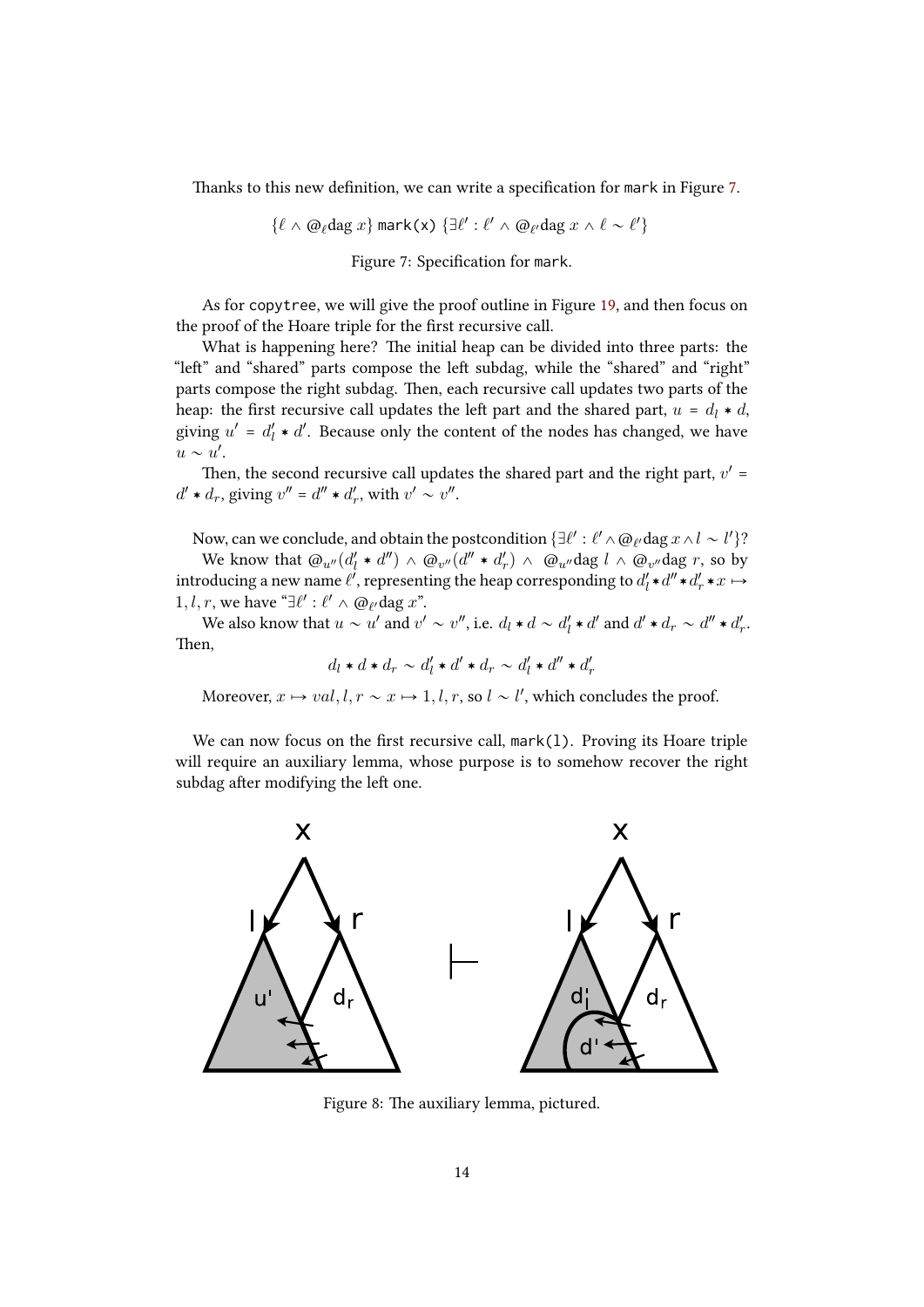The rightmost part,  $d_r$ , used to have pointers into the now-gone shared part. However, because the regions are preserved, we know they point somewhere into a  $\text{dag}\,(u')$ . If we name  $d'$  the part of the heap reachable from these pointers, it contains no cycles - thus  $d_r * d'$  must be a dag.

The lemma is as follows:

**Lemma 4 (Auxiliary lemma)**

<span id="page-15-1"></span> $\textcircled{a}_u(d_l * d) \wedge \textcircled{a}_u \text{dag } l \wedge \textcircled{a}_v (d * d_r) \wedge \textcircled{a}_v \text{dag } r \wedge u \sim u' \wedge \textcircled{a}_u \text{dag } l$  $\theta \vdash \exists d', d'_l, v' : \mathcal{Q}_{u'}(d'_l * d') \land \mathcal{Q}_{v'}(d' * d_r) \land \mathcal{Q}_{v'}$ dag *r* 

This lemma describes more situations that what actually happens: it allows mark to change the structure of the dag laying in  $u'$ , as long as it's still a dag. In practice, mark does not change dag pointers, but this lemma is enough for the induction to hold.

The detailed proof, using this lemma, follows in Figure 20.

#### **3.3 Modifying the shape of the input:** spanning

<span id="page-15-0"></span>In this third example, we will proof a specification for a pro[gra](#page-31-0)m that not only modifies the content of its input, but also its shape. Indeed, spanning computes the spanning tree of a dag, modifying it in place to remove superfluous edges.

**Remark 2** We could have proved a version of spanning computing the spanning tree of a *graph*. However it would add a lot of bureaucracy to the proof in order to handle cycles, while not requiring new key ideas, so we settled on dags instead.

While walking through the dag and removing edges, spanning marks nodes it explores: at each moment of the computation, a part of the structure will be composed of unmarked, still unprocessed nodes; the other part, composed of marked nodes, has already been explored by the algorithm and contains tree fragments.

Initially, spanning receives as input a dag of unmarked nodes, and because it is a recursive program, some nodes of this dag may point to marked nodes. Then, spanning will mark and compute the spanning tree for the unmarked part, while preserving the marked part (as soon as spanning walks to a marked nodes, it stops and returns).

The result is a heap holding a marked tree. The code of spanning is in Figure 21.

A first difficulty with spanning is that the input structure is different from what we saw before. It is not a dag: the dag-like unmarked part has pointers to some marked nodes. Moreover, we want to be able to name the heap beyond these marked [no](#page-31-1)des, while not precisely knowing what its composed of (the algorithm will not need to explore it): we need to express the fact that it is preserved by the algorithm.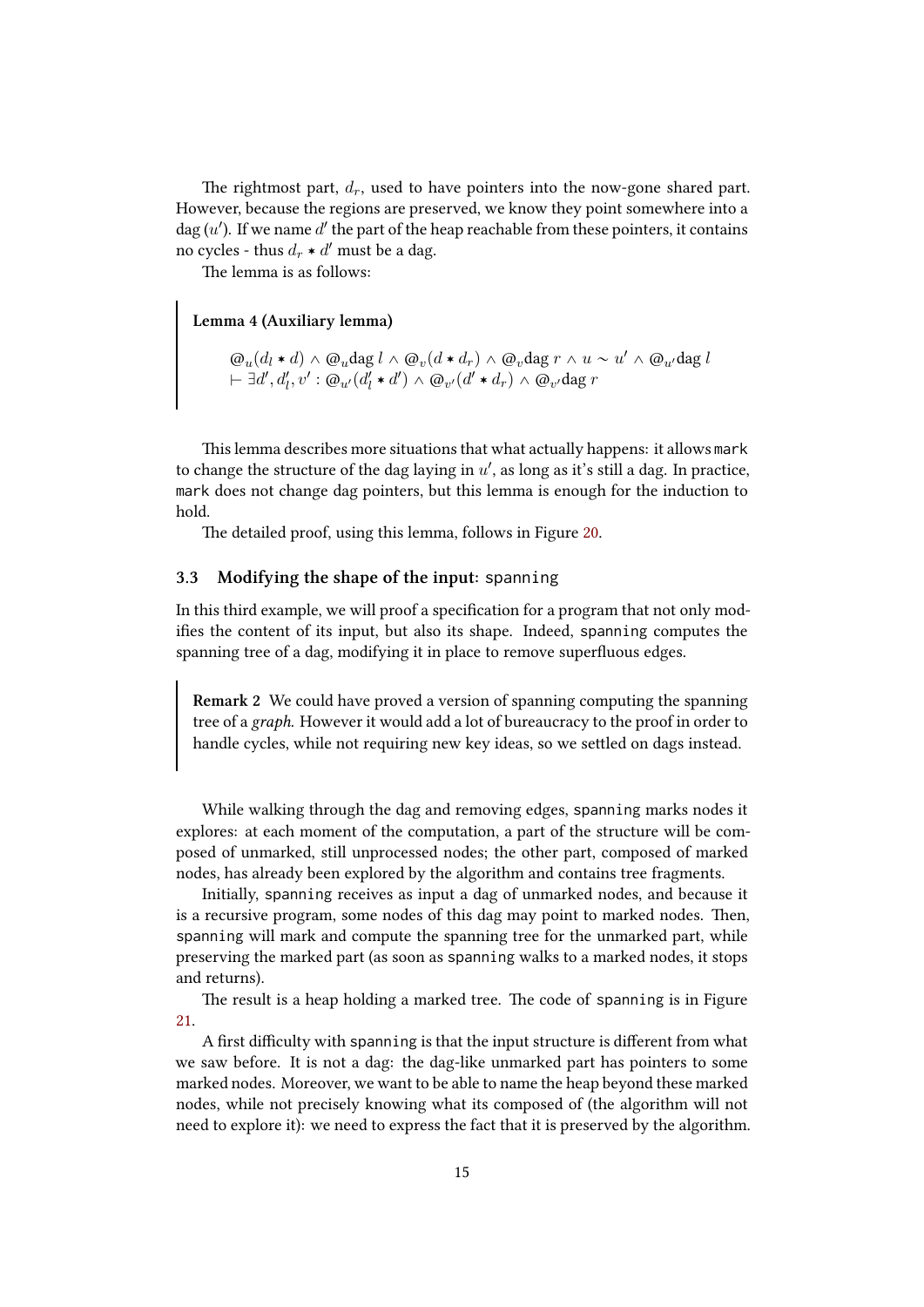We cannot use two predicates, one for each part (unmarked, marked) of the heap: the unmarked part has pointers to the marked part, so we cannot describe it separately using an inductive predicate. Thus, a single inductive predicate will have to describe the whole heap.

The key idea is then to parametrize this predicate by two labels, in order to name the two parts. This way, these two parts can be defined depending of each other, but still named separately using the label parameters.



Figure 9: Shape of the input heap (marked nodes in grey).

As a trick to make the proof work nicely, we also allow the "*b*" part to contain arbitrary memory cells, as long as the nodes reachable from *a* are marked.

All of this gives us the following inductive predicate dag $(x, a, b)$ :

$$
dag(x, a, b) \equiv
$$
  
\n
$$
(x = 0 \land @aemp \land a * b) \lor
$$
  
\n
$$
(\exists l, r, a', b', a'', b'' :
$$
  
\n
$$
x \mapsto \mathbf{0}, l, r * dag(l, a', b') * dag(r, a'', b'')
$$
  
\n
$$
\land @a x \mapsto 0, l, r * (a' * a'')
$$
  
\n
$$
\land @b b' * b''
$$
  
\n
$$
\land a * b) \lor
$$
  
\n
$$
(\exists l, r : a * b \land @aemp \land @b x \mapsto 1, l, r * \top)
$$

Figure 10: Inductive predicate for the spanning input structure.

The first case describes the situation where the dag is trivial; thus  $a$  is emp. In the second case - as illustrated in Figure 11 - the root is unmarked, and recursively points to two shared subdags. The *a* label describes the heap holding the root, and the unmarked parts of the subdags; while *b* describes the overlapping of the two marked parts of the subdags. In the third case, the root is marked: *a* is emp, and the root *plus arbitrary content* (described by  $\top$ ) holds in *b*.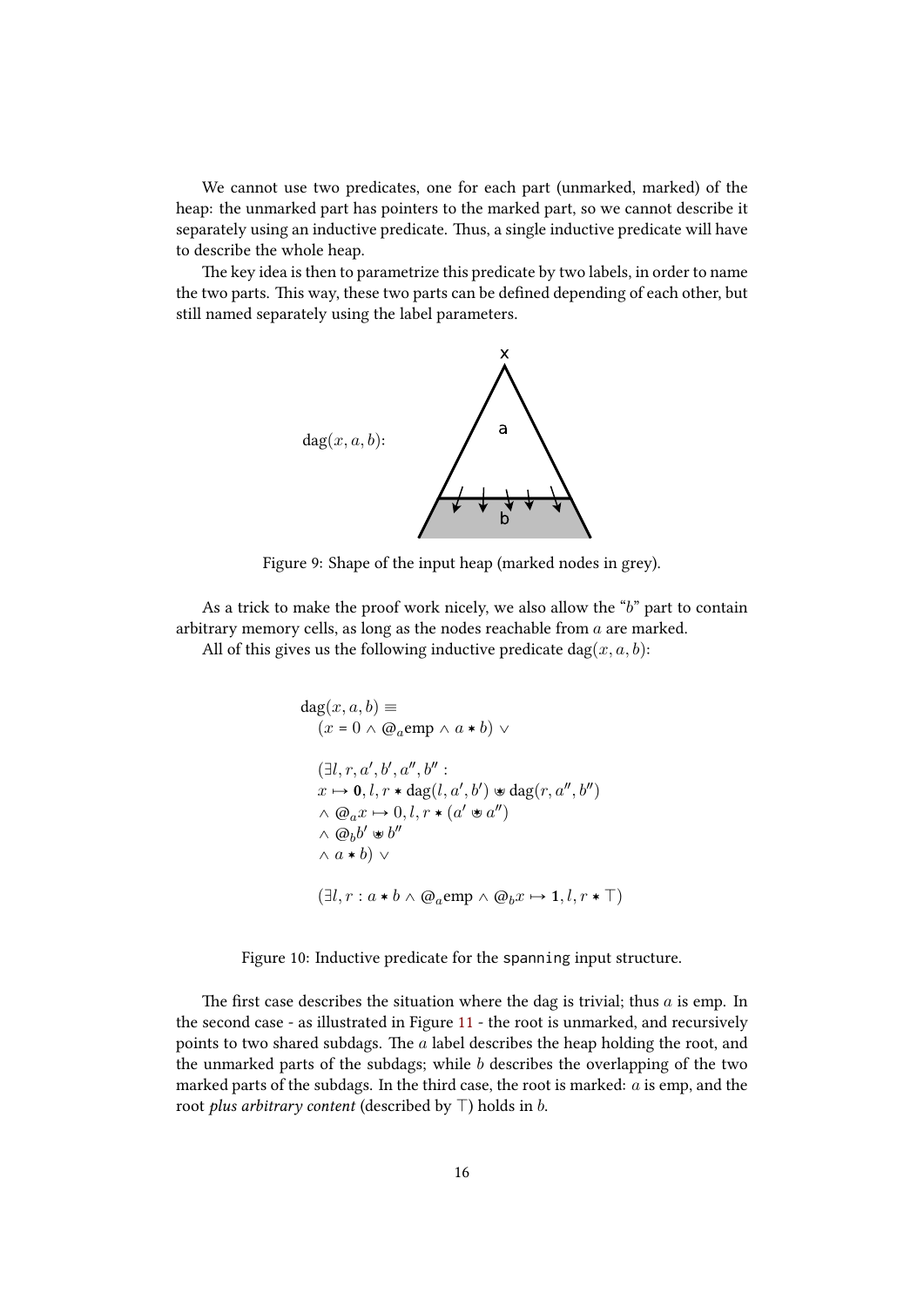

Figure 11: Shape of the heap in the recursive case of  $\text{dag}(x, a, b)$ .

To get a provable specification, we need a last thing. Because in the proof we will care about whether a node is marked, we need to express that the final tree is marked. This is easy, defining a new "marked tree" inductive predicate:

<span id="page-17-0"></span>
$$
\begin{array}{rcl}\n\text{mtree } x & \equiv & (\exists l, r: x \mapsto \mathbf{1}, l, r * \text{mtree } l * \text{mtree } r) \\
& \lor (x = 0 \land \text{emp})\n\end{array}
$$

Then, the specification for spanning is as follows:

$$
\{\deg(x,a,b)\} \text{ spanning(x) } \{\exists a': a' \ast b \wedge @_{a'} \text{mtree } x \wedge a' \sim a\}
$$

Let us now give the key ideas for the proof, leaving the details in Annex B.

**First of all,** the definition of our new dag trivially implies the following:

**Lemma 5**

$$
dg(x, a, b) \Rightarrow a * b
$$

<span id="page-17-2"></span>The second idea is to, in some way, refactor the assertion obtained in the second inductive case of dag. It consists of applying Lemma 6, that can be found in the literature, associated to the notion of region [11], [15], [13].

**Lemma 6**

$$
(a' * b') \circledast (a'' * b'') \Rightarrow (a' \circledast a'') * (b' \circledast b'')
$$

<span id="page-17-1"></span>if the heaps represented by  $a'$  and  $b''$  are separated, and same for  $b'$  and  $a''$ .

In our case, we can apply it to the overlapping of the two subdags, as illustrated on Figure 12 (the red and green parts indicate the two assertions separated by an operator, on the left of the implication,  $\ast$ , on the right,  $\ast$ ).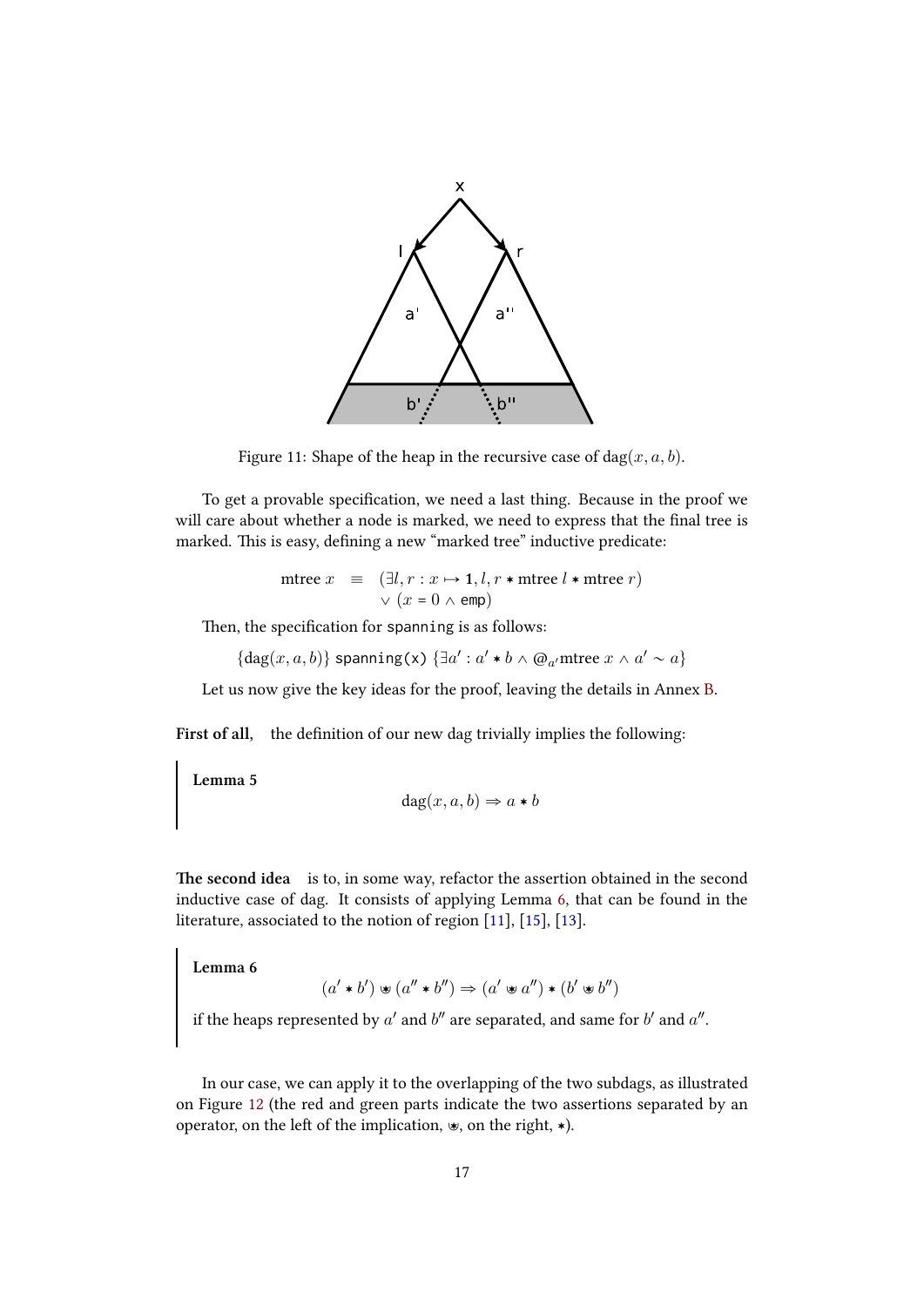Indeed, the definition of dag clearly states that *a* and *b* are separated ( $\ldots \wedge a * b$ ); then because  $a$  contains  $a'$  and  $b$  contains  $b''$ ,  $a'$  and  $b''$  are separated. Same goes for  $b'$  and  $a''$ .



Figure 12: Two descriptions of a dag, thanks to Lemma 6.

After applying the lemma, the description of the heap we obtain is nicer: we can handle the unmarked ( $a' \mathbin{\dot{\hspace{1pt}}}\mathbin{\dot{\hspace{1pt}}}} a''$ ) and the marked part ( $b' \mathbin{\dot{\hspace{1pt}}}\mathbin{\dot{\hspace{1pt}}}} b''$ ) separat[el](#page-17-1)y.

**Then, the trick allowing us to continue after the first recursive call** is to use the fact that the marked part of a dag(*. . .*) assertion is *extensible*. As illustrated in Figure 13, after calling spanning on the left subdag, we know that  $\omega_{a'_1}$  mtree *l*, so we can just use  $\mathrm{dag}(r, d''_a, a'_1 \ast b'')$  as a precondition for spanning(r). As the marked part is preserved, right after the second recursive call we will still have  $a'_1 \star b''$ , plus the [tre](#page-18-0)e replacing  $d''_a$ .



<span id="page-18-0"></span>Figure 13: Recursive call of spanning on the left subdag.

**Finally, a small auxiliary lemma is needed.** Just like for mark, we will need an auxiliary lemma - this one being morally simpler that the one for mark. We need to express that, right after recursively calling panning on the left subdag, the remaining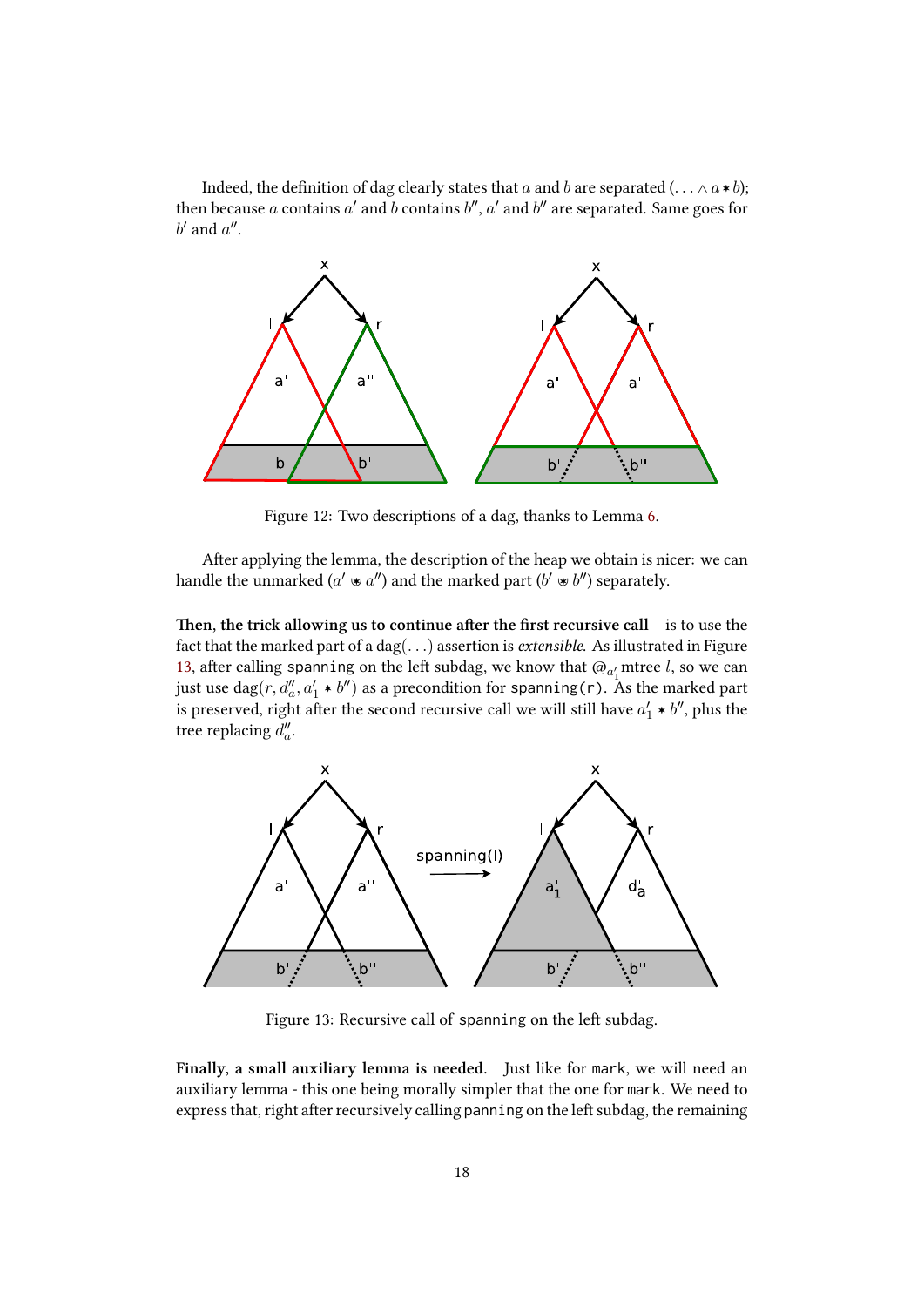*unmarked* bits of the right subdag,  $d''_a$ , still form a dag. Thus, we can obtain the required precondition for spanning(r).

**Lemma 7 (Auxiliary lemma)**

<span id="page-19-2"></span>
$$
\begin{aligned}\n\mathcal{Q}_{a'}d'_{a} * d_{a} &\wedge \mathcal{Q}_{a''}d_{a} * d''_{a} \wedge \mathcal{Q}_{v} \text{dag}(x, a'', b'') \wedge a' \sim a'_{1} \wedge \mathcal{Q}_{a'_{1}} \text{mtree}(l) \vdash \\
\exists w : \mathcal{Q}_{w}d''_{a} * a'_{1} * b'' \wedge \mathcal{Q}_{w} \text{dag}(x, d''_{a}, b'' * a'_{1})\n\end{aligned}
$$

Using all these four ideas, we can write a detailed proof of this specification for spanning. The proof in the non-trivial case can be found in Annex B.

# **4 Towards automatic reasoning on hybrid formulæ**

<span id="page-19-0"></span>Our general goal and motivator is the automation of program pr[oo](#page-32-0)fs. It is thus natural to wonder how hybrid separation logic can be dealt with using automatic tools. To this purpose, we tried different approaches; the two that proved somehow fruitful are detailed below.

#### **4.1 Integration in** llStar**: proving** copytree

<span id="page-19-1"></span>The first approach consists of, quite pragmatically, trying to prove our specification with labels for copytree in an existing automatic prover,  $11$ Star [16]. The llStar prover is built on top of coreStar [3], and allow proving program specifications for programs that can be compiled to LLVM bitcode. In particular, we are able to write programs in C, just like in the examples, and compile them us[ing](#page-25-7) clang before giving them to llstar.

The core logic of coreStar only [k](#page-24-1)nows about standard separation logic. However, coreStar's flexible proof engine, which performs symbolic execution, allows the user to define new custom predicates and logic rules. We will use this feature to try to bake our reasonings on labels into custom rules.

The question is then to see, first, if we can prove some specification for copytree with this method, and then how hardcoded (or not) our custom rules will be.

After finally coming up with the set of rules written in Annex D (also available in llStar hg repository), the answer is "yes" and "not that much".

First, with this set of rules, llstar successfully proves the following specification for copytree:  $\{ \ell * \varpi_{\ell} \}$  z = copytree(x)  $\{ \ell * \text{tree } z \}$ .

**Remark 3** As it is in general difficult for automatic provers to handle both  $*$  and  $\wedge$  in assertions, we implicitly define that @-modalities always describe the empty heap.

This way, we can write  $P * @_{l}Q \dots$  instead of the  $P \wedge @_{l}Q \dots$  we are used to; which simplifies things a bit.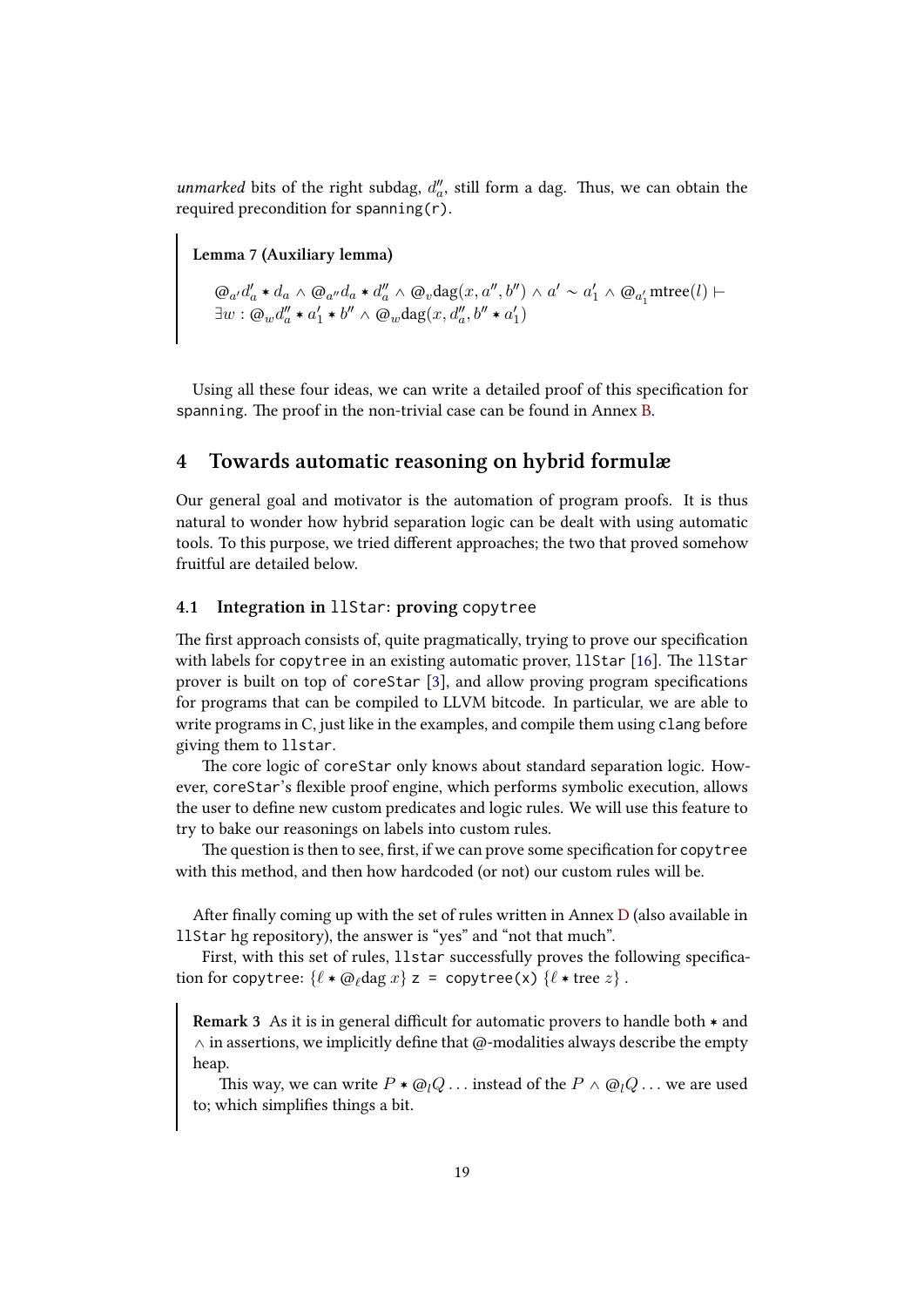Let us now quickly step through the rules, without according too much time to their syntax.

The first group of rules encodes the definitions of tree and dag to rules unfolding the predicate to its definition (tree\_unfold\_right, dag\_unfold\_under\_at)), or proving the predicate when given the unfolded bits (dag\_fold). Only the rules that were needed for the proof are written here, but following the same idea more can be written, to cover more use cases.

Then, the second group contains rules following the ideas of Lemma 1 and Lemma 2: either inline the content of a @*<sup>ℓ</sup>* if *ℓ* can be found, or prove *ℓ* from @*<sup>ℓ</sup>* contents. The inline\_at\_labels[2,4] rules describe inlining of a conjunction of labels. Because llStar doesn't allow to talk about a *n*-ary conjunction of labels, we had to write a rule for each number of labels we needed; this may be impro[ve](#page-10-1)d by hacking [i](#page-10-2)nto llStar. The fold\_at[2,4] rules express the opposite operation, as in Lemma 2. However, written naively it would loop with inline\_at\_labels, so instead of replacing a conjunction of labels by a single label, we inline the content of the  $\omega$ , but in the right hand side of the sequent. The same idea holds for  $\omega$ s containing "pointsto".

Finally[, w](#page-10-2)e have some rules to do the basic reasonings, once everything possible is inlined thanks to the previous ones. A  $\mathcal{Q}_a b$  is translated to a label equality; matching  $\omega_l P$  with  $\omega_u P$  tries to prove that  $l = u$ ; and we instantiate fresh variables when needing them to equal something else.

What we can observe from these rules is that they are little specific to copytree: most of them handle labels and @-modalities in a generic way. It seems that such a set of rules can be a sane basis for proving other examples in llStar, and could be reused and extended quite easily.

#### **4.2** Thoughts about handling hybrid formulæ in tools

The previously presented 11Star rules (and even 11Star rules in general), if sufficient for our example, cannot deal with arbitrarily complex formulæ (for example, multiple nested @s).

<span id="page-20-0"></span>Consequently, we try here to encompass all the possibilities of hybrid assertions, and draw some ideas on how they could be handled by an automatic tool. We could not put these ideas into practice yet, but they could serve as a basis for a label-based solver.

Our general goal in this part is, given in hybrid formula, be able to process it in some way it structure becomes clearer, and know the shape of the heap it describes, the predicates it holds, if they share parts of the heap, etc.

#### **4.2.1 Expressive power of hybrid formulæ**

<span id="page-20-1"></span>We can distinguish different possibilities offered by labels and  $\omega$ s, making the hybrid formulæ at the same time expressive and difficult to handle automatically.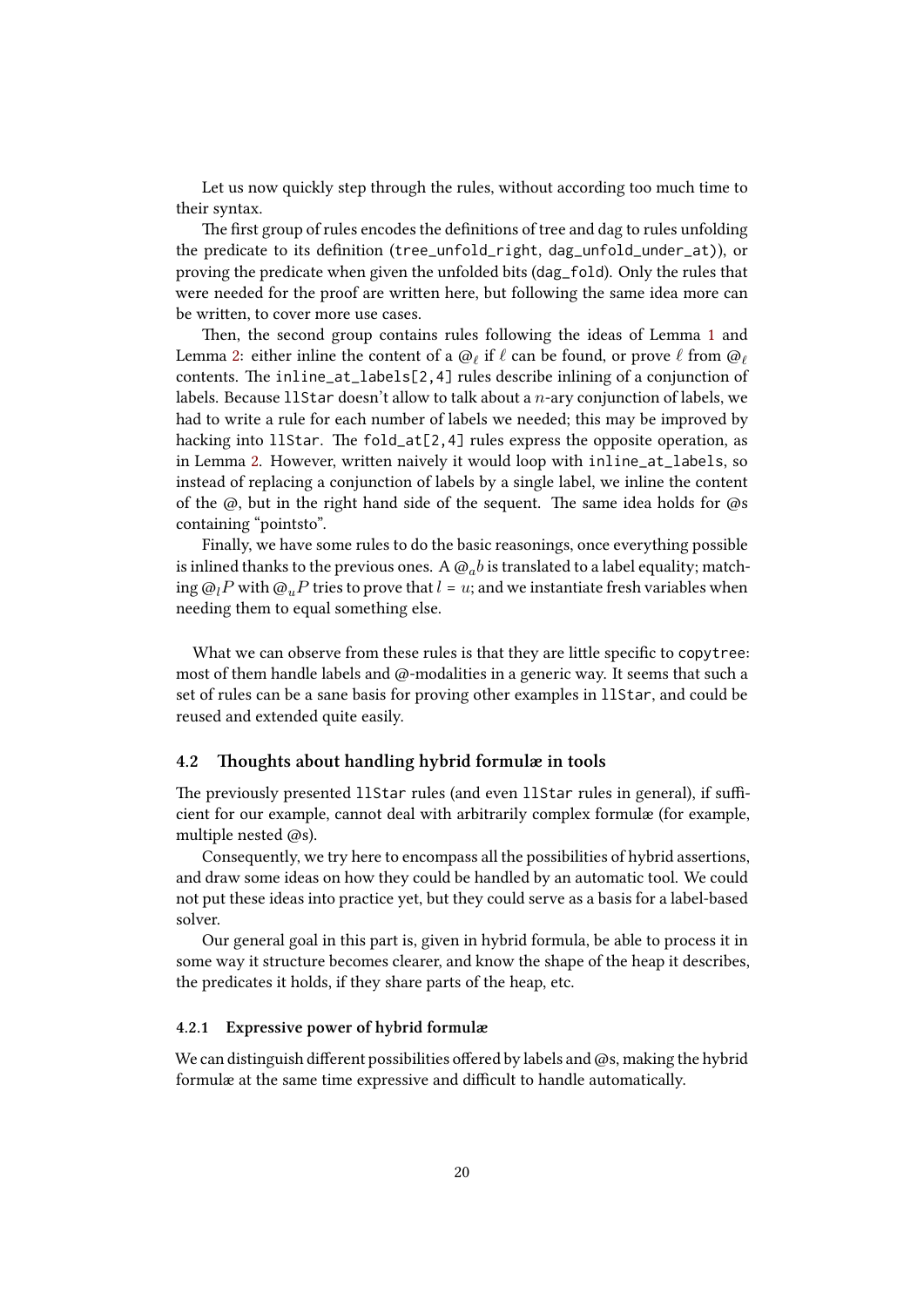• Sharing between predicates. We assume that our formulæ contain arbitrary predicates (it can be  $x \mapsto \ldots$ , tree *x*, etc. Then some predicates may share some part of the heap described by the formula, just as in  $P \ast Q$ .

Examples:

$$
- (a * b * c) * @u(a * b) * @uP * @v(b * c) * @vQ
$$

$$
- \ell * @lP * @lQ
$$

• Different descriptions of the heap. A formula holding  $(a * b * c) \wedge \ldots$  describes the heap as being separated on three parts, at least. However, we can have multiple, different descriptions of the same heap, using different @*<sup>ℓ</sup>* with the same *ℓ*.

For example,

$$
g * \mathcal{Q}_g(a * b * c) * \mathcal{Q}_g(u * v) * \dots
$$

Here, we know that the global heap can be separated in three parts, but also in two. Moreover, nothing requires these two descriptions to be compatible: they can really be two different visions of the same heap.

• Arbitrary number of indirections. It is possible to have an arbitrarily long chain of @s refining the knowledge on some label. For example, knowing that the toplevel holds the *a* label may not be the more precise description, if we know that  $@a(u \ast \ldots)$ . But then, we can also have  $@u(w \ast \ldots)$ , etc.

We would like to have a kind of *normal form* for hybrid formulæ, accounting of these specifics, and allowing to easily determine the shape of the heaps described by an assertion.

#### <span id="page-21-0"></span>**4.2.2 Standard form**

We start by defining an intermediate form, the *standard form*.

**Definition 10 (Standard form)** A hybrid formula in standard form is composed of:

 $(u_1 * \ldots * u_n) *$  A *toplevel* description of the heap  $\omega_{a_1} (b_1^1 \ast \ldots \ast b_1^p)$  $\binom{p}{1}$  \*  $\ldots$  \*  $\omega_{a_m}$   $(b_m^1 * \ldots * b_r^q)$ *<sup>m</sup>*) › Various @s *between labels*  $\omega_v P_1 * \ldots * \omega_w P_r$  Labelled predicates, where every  $P_i$ does not contains any  $\ast$  ("small" predicates)

Putting an arbitrary formula into standard form is relatively simple. We do it by recursively walking through the formula and applying the following rewrite rules: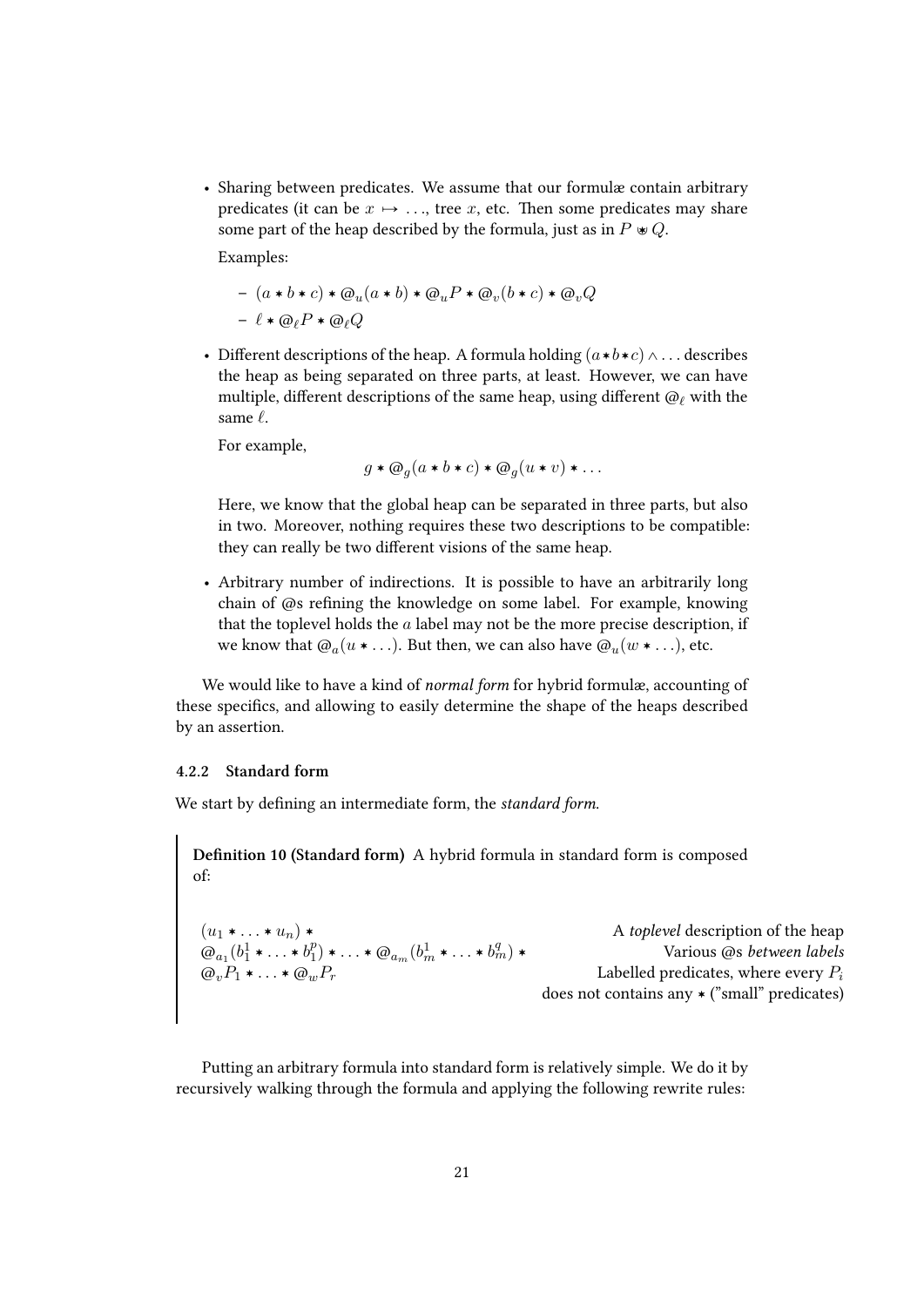• Assign a label to every "small" predicate

*P*  $\rightsquigarrow \ell * \mathcal{Q}_{\ell}P$  *l* fresh variable  $P * Q \longrightarrow (u * v) * @<sub>u</sub>P * @<sub>v</sub>Q \qquad u, v \text{ fresh variables}$ 

• Simplify nested @s

$$
\omega_{\ell}(\ldots * \omega_u(\ldots)) \quad \rightsquigarrow \quad \omega_{\ell}(\ldots) * \omega_u(\ldots)
$$

An example of such rewriting is:

$$
\ell \ast (x \mapsto y) \ast \varpi_u(a \ast P) \quad \leadsto \quad \ell \ast v \ast \varpi_v(x \mapsto y) \ast \varpi_u(a \ast b) \ast \varpi_b P
$$

#### <span id="page-22-0"></span>**4.2.3 Canonical form**

An assertion in standard form does not gives so much information. First, we do not know if the "toplevel" description of the heap is the more precise possible: some  $\mathcal{Q}_a(b_1 \ldots b_n)$  may refine this description, if inlined into the "toplevel" part. Moreover, given a  $\omega_{\mu}P$ , because of all of these entangled  $\omega$ s in the second part, we cannot easily know if *u* can be found in the toplevel description, i.e. if *P* holds in the heap described by the formula.

Consequently, our goal is now to simplify the second part of the formula, to have the most precise heap description possible, and be able to easily lookup for satisfied predicates.

**A first idea** is to inline the @s on labels in the toplevel formula, following the rule:

$$
(a * ...) * @a(u * v) \longrightarrow (u * v * ...) * @a(u * v)
$$

However, such rewrite rule is ambiguous. For example, how should be handled the following assertion?

$$
(a * ...) * @a(u * v) * @a(x * y * z) \longrightarrow ?
$$

A solution is to simply compute each inlining possible, giving us, as a result, a list of "toplevel heap descriptions" - associated with the chosen @s. Eg, applied to our previous assertion, we get:

$$
(a * ...)*@a(u * v)*@a(x * y * z) \rightarrow [ (u * v * ...)*@a(u * v);(x * y * z * ...)*@a(x * y * z)]
$$

The list we get is a list of different "visions" of the heap: each formula describes the same heap, but in a different way - they will be combined by a  $\wedge$ . We call these *layers*.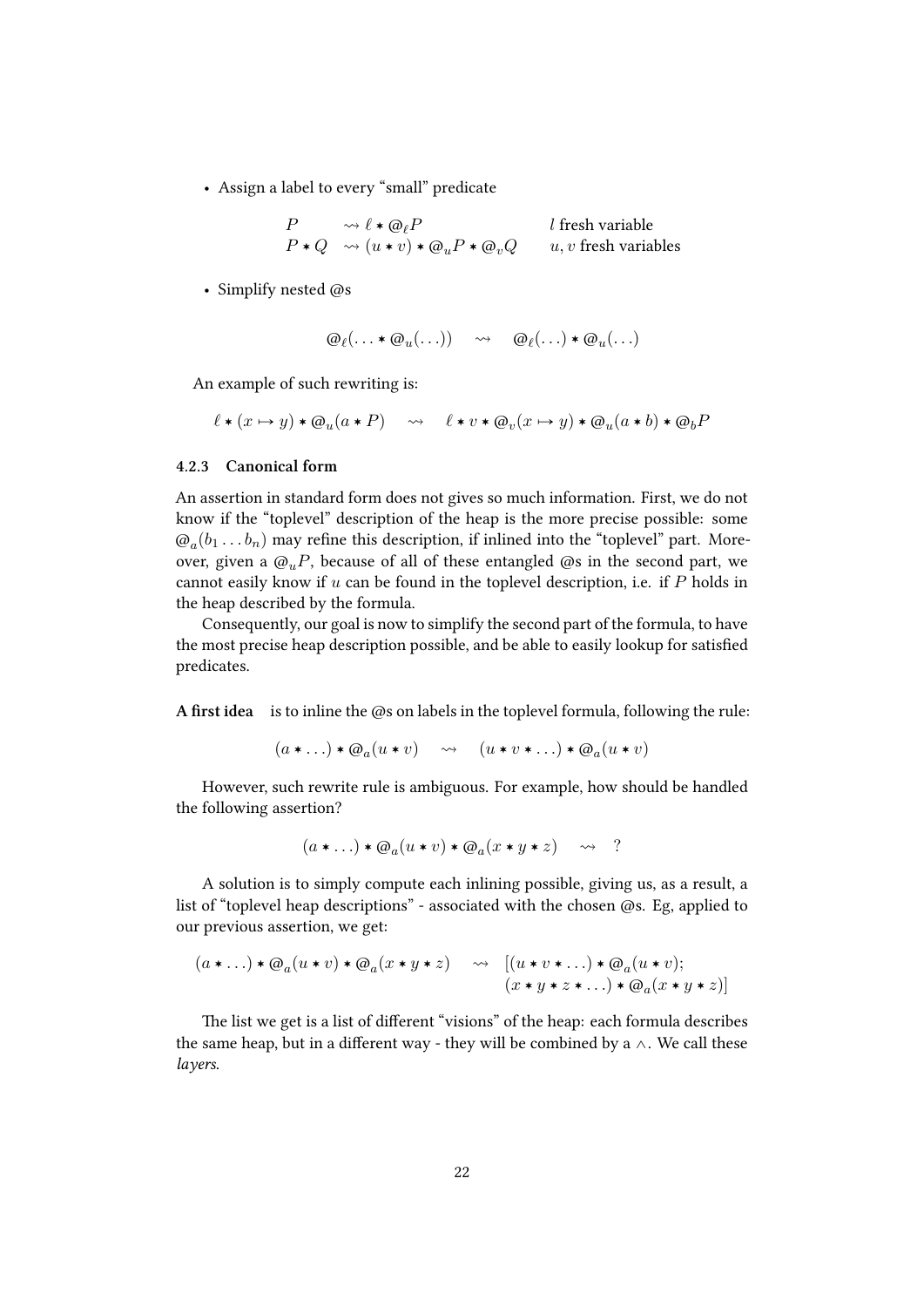**However, this is not enough** to have all the possibly useful heap descriptions. Formally, we just applied Lemma 1 everywhere, but sometimes we also want to use Lemma 2.

For example, consider the following assertion:

$$
(a * b) * @u(a * b) * @u(c * d) * @cP...
$$

Applying the previous inlining procedure will not do anything; however,  $(c * d)$ is also a valid description of the heap. Applying greedily Lemma 2 everywhere just like for Lemma 1 will not work, as it would undo all the inlinings of Lemma 1.

What we do is assume that what we want is, given some @*ℓP*, know if *ℓ* can be found in some heap description. Then, for each  $@$ <sub>*P*</sub> $P$ , we follow @s indirections from *ℓ* to a toplevel description, and add all the intermediate to[ple](#page-10-2)vel descr[ip](#page-10-1)tions found along the [p](#page-10-1)ath.

Then, we obtain an assertion in canonical form:

**Definition 11 (Canonical form)** A formula  $F$  in canonical form is composed of:

$$
\left(\bigwedge_i \text{layer}_i\right) * \mathcal{Q}_{\ell_1} P_1 * \ldots * \mathcal{Q}_{\ell_n} P_n
$$

where

layer ::= 
$$
(u_1 * \ldots * u_n) * \mathcal{Q}_{a_1}(b_1^1 * \ldots * 1^p) * \ldots * \mathcal{Q}_{a_m}(b_m^1 * \ldots * b_m^q)
$$

and we have the following properties:

- For each layer, all *a<sup>i</sup>* are different
- For each layer, no @ can be inlined inside the toplevel description
- If  $\mathcal{F} \Rightarrow P$ , then exists *i* st.  $\mathcal{F}$  contains  $\mathcal{Q}_{\ell_i}P$ , and exists some layer where: exists *j* st.  $u_j = \ell_i$
- **or** exists  $j_1 \ldots j_k$  st. the layer contains  $\omega_{\ell_i}(u_{i_1} * \ldots * u_{i_k})$ .

To wrap up, a formula in canonical form gives us easy access to the different descriptions of the heap, and allow to easily know the part of the heap, in term of labels, corresponds to some property. We believe that such canonical form can allow and simplify further reasonings and automation on hybrid formulæ, by removing the use to reason about Lemmas 1 and 2, as their use is baked into the canonizing algorithm.

A prototype implementation of the canonized algorithms informally described previously can be found at [9].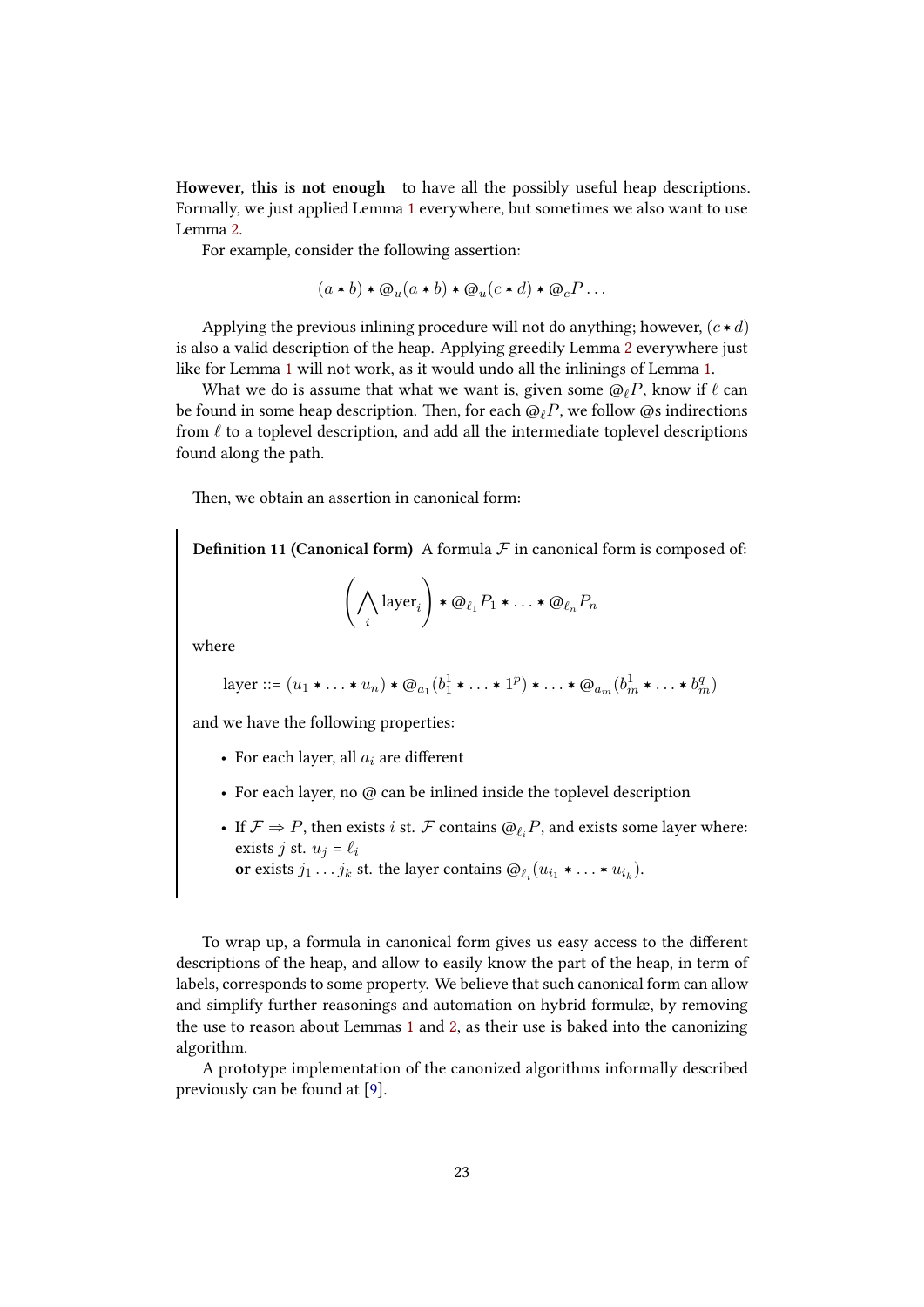# **Conclusion**

<span id="page-24-0"></span>We have presented a new framework, as an extension of separation logic, for writing and proving program specifications. It introduces the notion of label, as a name allowing to talk about memory heaps in the logic of assertions. We gave a set of lemmas useful when manipulating assertions and specification using this new logic. We have demonstrated the applicability of our framework by proving specifications for various examples, presenting different programming patterns and difficulties. Finally, we successfully proved the specification of one of our previous examples using an automatic prover, and presented an algorithm canonizing the hybrid formulæ to a form easier to handle. This leads us to believe that hybrid separation logic constitutes an elegant extension of separation logic for reasonings about imperative programs and sharing in data structures.

# **References**

- [1] Andrew W. Appel, Robert Dockins, and Aquinas Hobor. Mechanized semantic library, 2009.
- <span id="page-24-6"></span>[2] Josh Berdine, Byron Cook, and Samin Ishtiaq. Slayer: Memory safety for systems-level code. In Gopalakrishnan and Qadeer [8], pages 178–183.
- <span id="page-24-2"></span>[3] Matko Botinčan, Dino Distefano, Mike Dodds, Radu Grigore, and Matthew J. Parkinson. coreStar: The core of jStar. In *BOOGIE*, pages 65–77, 2011.
- <span id="page-24-1"></span>[4] J. Brotherston and J. Villard. Parametric completene[ss](#page-24-8) for separation theories. In *POPL*, 2014.
- <span id="page-24-7"></span>[5] Cristiano Calcagno and Dino Distefano. Infer: An automatic program verifier for memory safety of C programs. In Mihaela Gheorghiu Bobaru, Klaus Havelund, Gerard J. Holzmann, and Rajeev Joshi, editors, *NASA Formal Methods*, volume 6617 of *LNCS*, pages 459–465. Springer, 2011.
- <span id="page-24-4"></span>[6] Cristiano Calcagno, Dino Distefano, Peter W. O'Hearn, and Hongseok Yang. Compositional shape analysis by means of bi-abduction. *J. ACM*, 58(6):26, 2011.
- <span id="page-24-3"></span>[7] Adam Chlipala, Paul Goverau, Gregory Malecha, Greg Morrisett, Aleks Nanevski, Avi Shinnar, Matthieu Sozeau, and Ryan Wisnesky. The ynot project.
- <span id="page-24-5"></span>[8] Ganesh Gopalakrishnan and Shaz Qadeer, editors. *Computer Aided Verification - 23rd International Conference, CAV 2011, Snowbird, UT, USA, July 14-20, 2011. Proceedings*, volume 6806 of *LNCS*. Springer, 2011.
- <span id="page-24-8"></span>[9] Armaël Guéneau. Prototype source code. http://srv.isomorphis.me/ proto.tar.gz.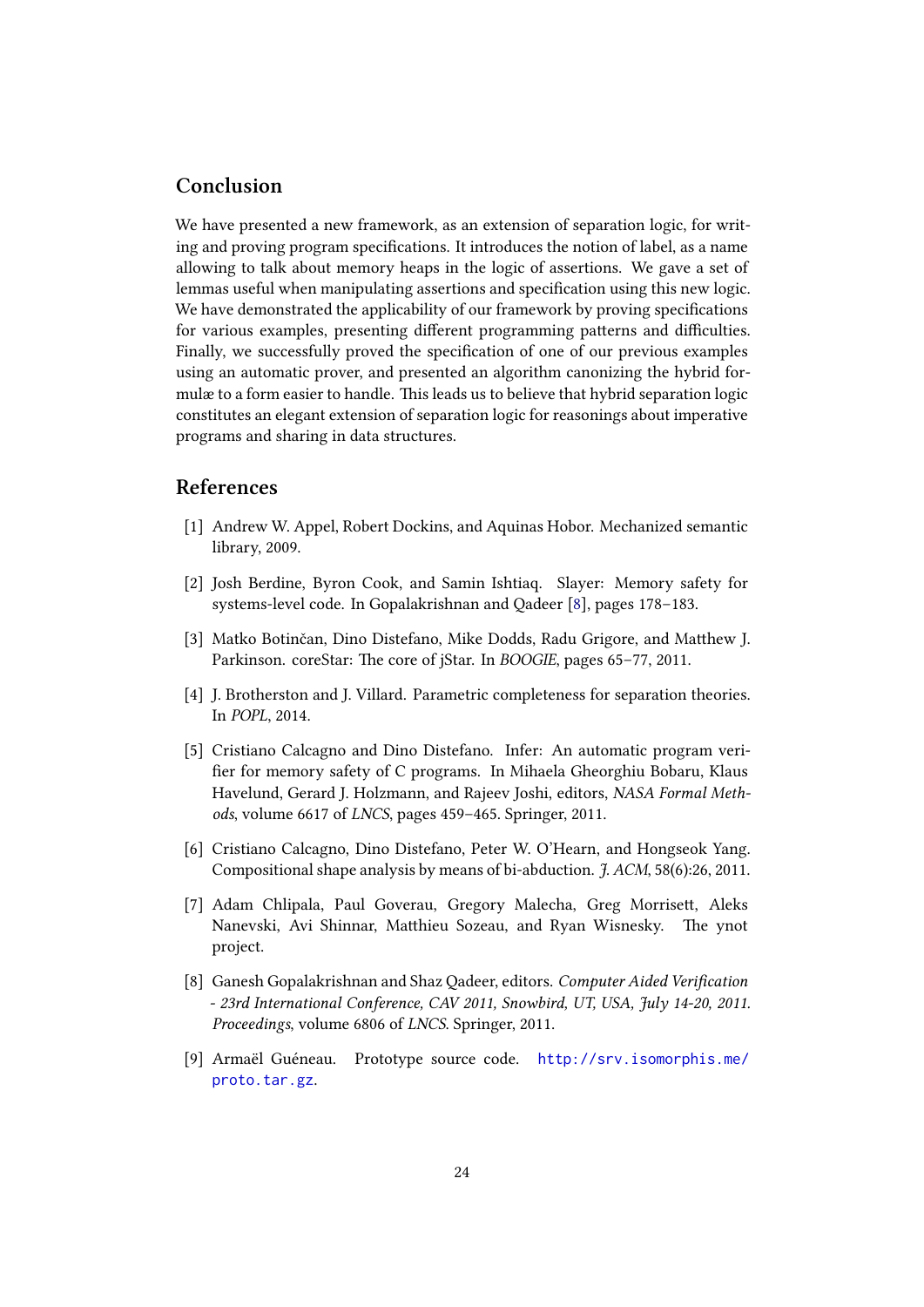- [10] Guanhua He, Shengchao Qin, Chenguang Luo, and Wei-Ngan Chin. Memory usage verification using Hip/Sleek. In Zhiming Liu and Anders P. Ravn, editors, *ATVA*, volume 5799 of *LNCS*, pages 166–181. Springer, 2009.
- <span id="page-25-2"></span>[11] Aquinas Hobor and Jules Villard. The ramifications of sharing in data structures. In *POPL*, pages 523–536. ACM, 2013.
- <span id="page-25-3"></span>[12] Samin S. Ishtiaq and Peter W. O'Hearn. BI as an assertion language for mutable data structures. In *POPL*, pages 14–26, 2001.
- [13] Oukseh Lee, Hongseok Yang, and Rasmus Petersen. Program analysis for overlaid data structures. In Gopalakrishnan and Qadeer [8], pages 592–608.
- <span id="page-25-6"></span>[14] John C. Reynolds. Separation logic: A logic for shared mutable data structures. In *LICS*, pages 55–74. IEEE Computer Society, 2002.
- <span id="page-25-0"></span>[15] Viktor Vafeiadis. *Modular fine-grained concurrency [v](#page-24-8)erification*. PhD thesis, University of Cambridge, 2007.
- <span id="page-25-5"></span>[16] Jules Villard. llStar website. http://bitbucket.org/jvillard/llstar/.
- [17] Hongseok Yang. *Local Reasoning for Stateful Programs*. PhD thesis, University of Illinois, 2001.
- <span id="page-25-7"></span><span id="page-25-4"></span><span id="page-25-1"></span>[18] Hongseok Yang, Oukseh Lee, [Josh Berdine, Cristiano Calcagno, Byron Coo](http://bitbucket.org/jvillard/llstar/)k, Dino Distefano, and Peter W. O'Hearn. Scalable shape analysis for systems code. In Aarti Gupta and Sharad Malik, editors, *CAV*, volume 5123 of *LNCS*, pages 385–398. Springer, 2008.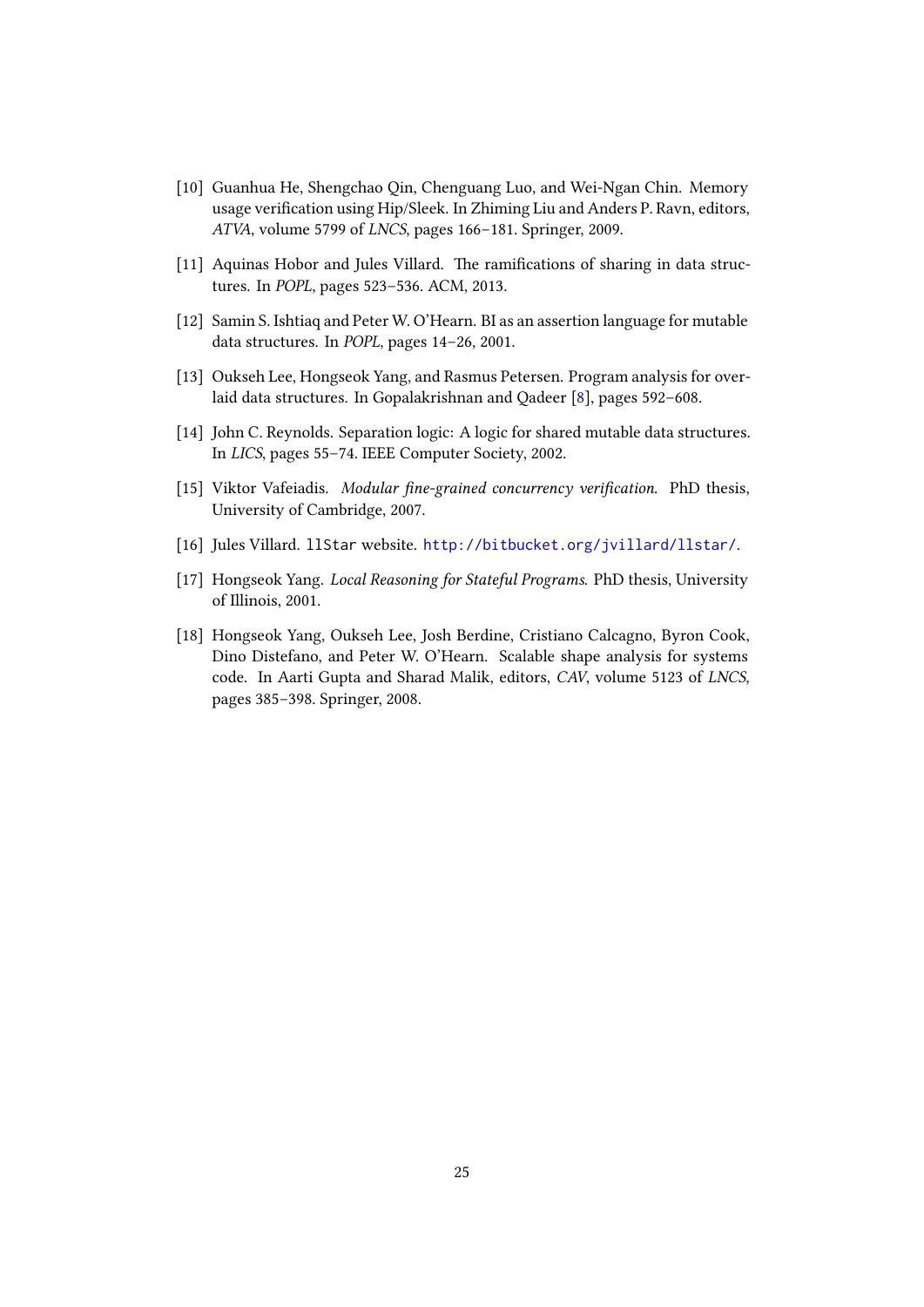# <span id="page-26-0"></span>**A Examples codes and proofs**

```
typedef struct tree {
  int val ;
  struct tree* 1;
  struct tree* r;
} tree ;
tree* copytree(tree* x) {
  if (x == NULL)return x ;
  tree* l' = \text{copytree}(x - 1);tree* r' = copytree(x->r));tree * x' = malloc(sizeof(tree));x' -1 = 1';x' \rightarrow r = r';x' ->val = x->val;
  return x ';
}
```
<span id="page-26-1"></span>Figure 14: The copytree program.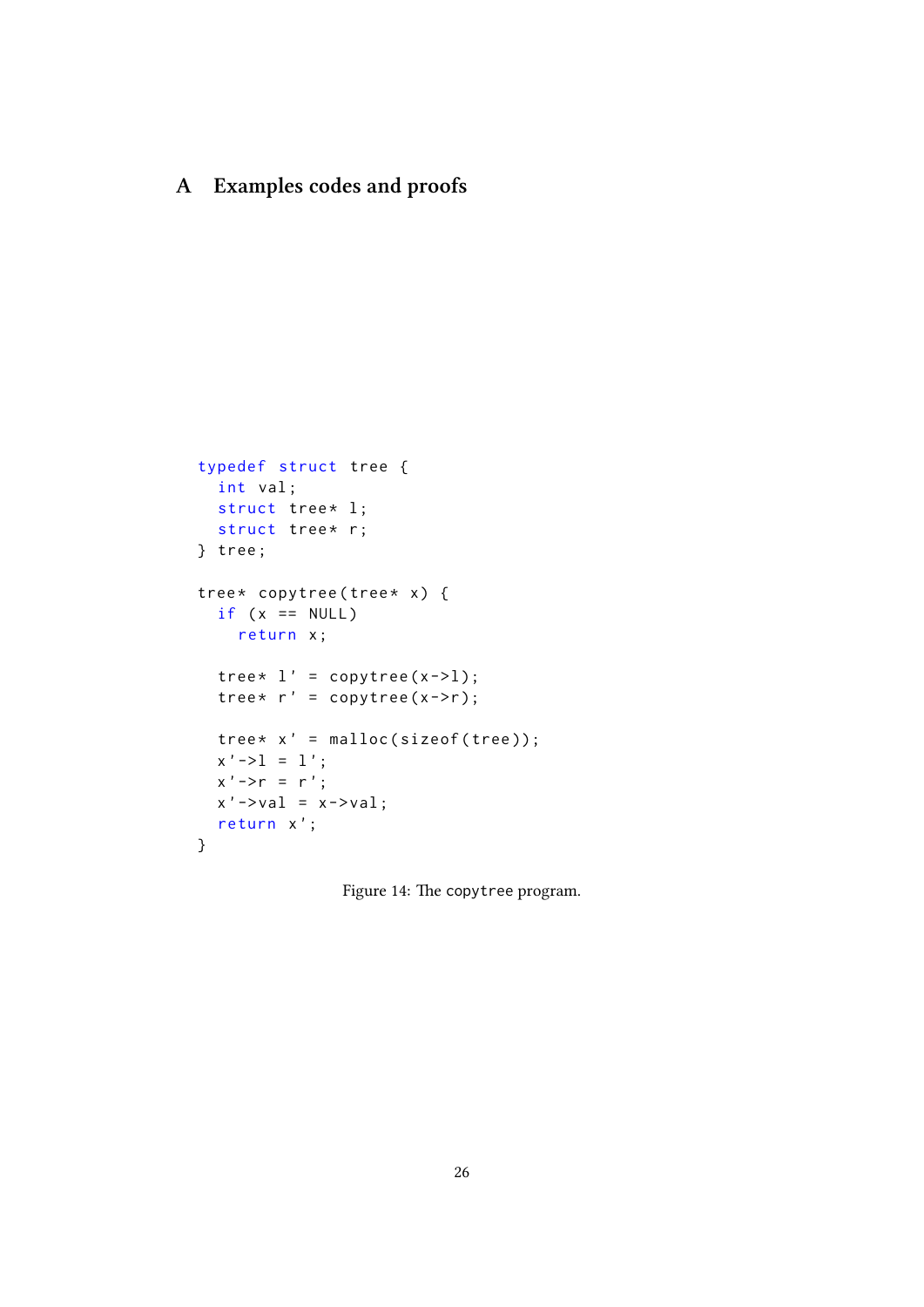```
\ell \wedge \omega_\elldag x}
tree* copytree(tree* x) {
   if (x == NULL)return x ;
//
      \int\int\mathcal{L}\ell \quad \land \mathcal{Q}_{\ell}(x \mapsto val, l, r * d_{\ell} * d * d_{r})\wedge \omega_u(d_\ell * d) \wedge \omega_u d \le l\wedge \omega_v(d * d_r) \wedge \omega_vdag r
                                                          \mathcal{L}\mathcal{L}\inttree* l' = \text{copytree}(x - >l);
// {\ell * tree l'}
// {\ell * tree l'}
   tree* r' = copytree(x->r));11 \ \{l * \text{tree } l' * \text{tree } r'\}tree * x' = malloc(sizeof(tree));x' -1 = 1';x' \rightarrow r = r';x' ->val = x->val;
\ell \cdot \text{tree } l' \cdot \text{tree } r' \cdot x' \mapsto val, l', r'return x ';
}
// {\ell * tree x'}
```
Figure 16: Proof of copytree specification using dags.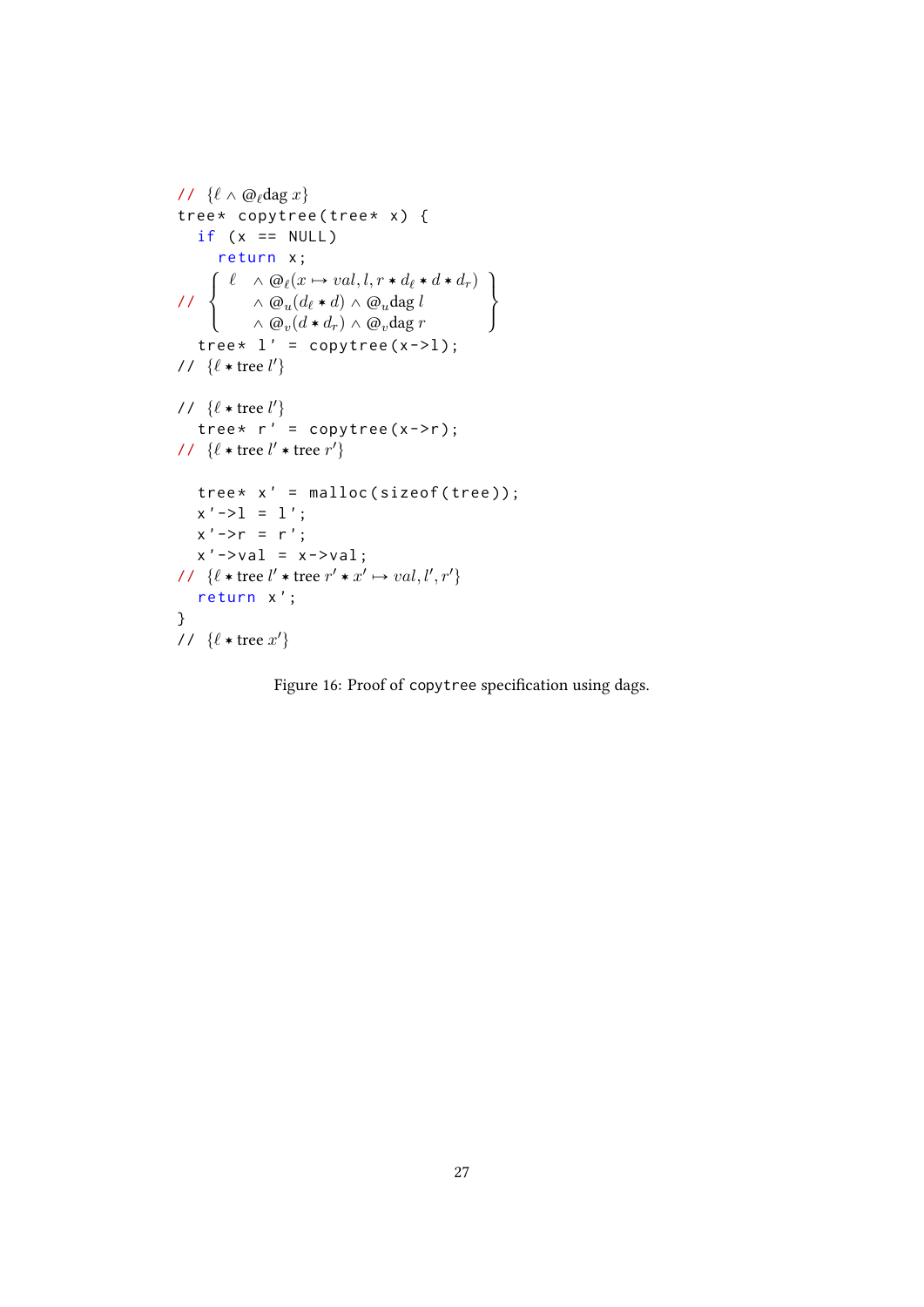```
// \{tree x\}tree* copytree(tree* x) {
   if (x == NULL)return x ;
// \{x \mapsto val, l, r \times \text{tree } l \times \text{tree } r\}// \frac{1}{2} {tree l}
   tree* l' = \text{copytree}(x - >l);
// \frac{1}{2} {tree l * tree l'}
\forall l \ \{x \mapsto val, l, r \star \text{tree } l \star \text{tree } r \star \text{tree } l'\}// \frac{1}{2} {tree r}
   tree* r' = \text{copytree}(x - r);
// \frac{1}{2} {tree r * tree r'}
// \{x \mapsto val, l, r * \text{tree } l * \text{tree } r * \text{tree } l' * \text{tree } r'\}tree * x' = malloc(sizeof(tree));x' -1 = 1';x' ->r = r';
   x' ->val = x->val;
\forall l \ \{x \mapsto val, l, r * \text{tree } l * \text{tree } r * x' \mapsto val, l', r' * \text{tree } l' * \text{tree } r'\}return x ';
}
// \{tree x * tree x'\}
```
Figure 15: Proof of copytree specification.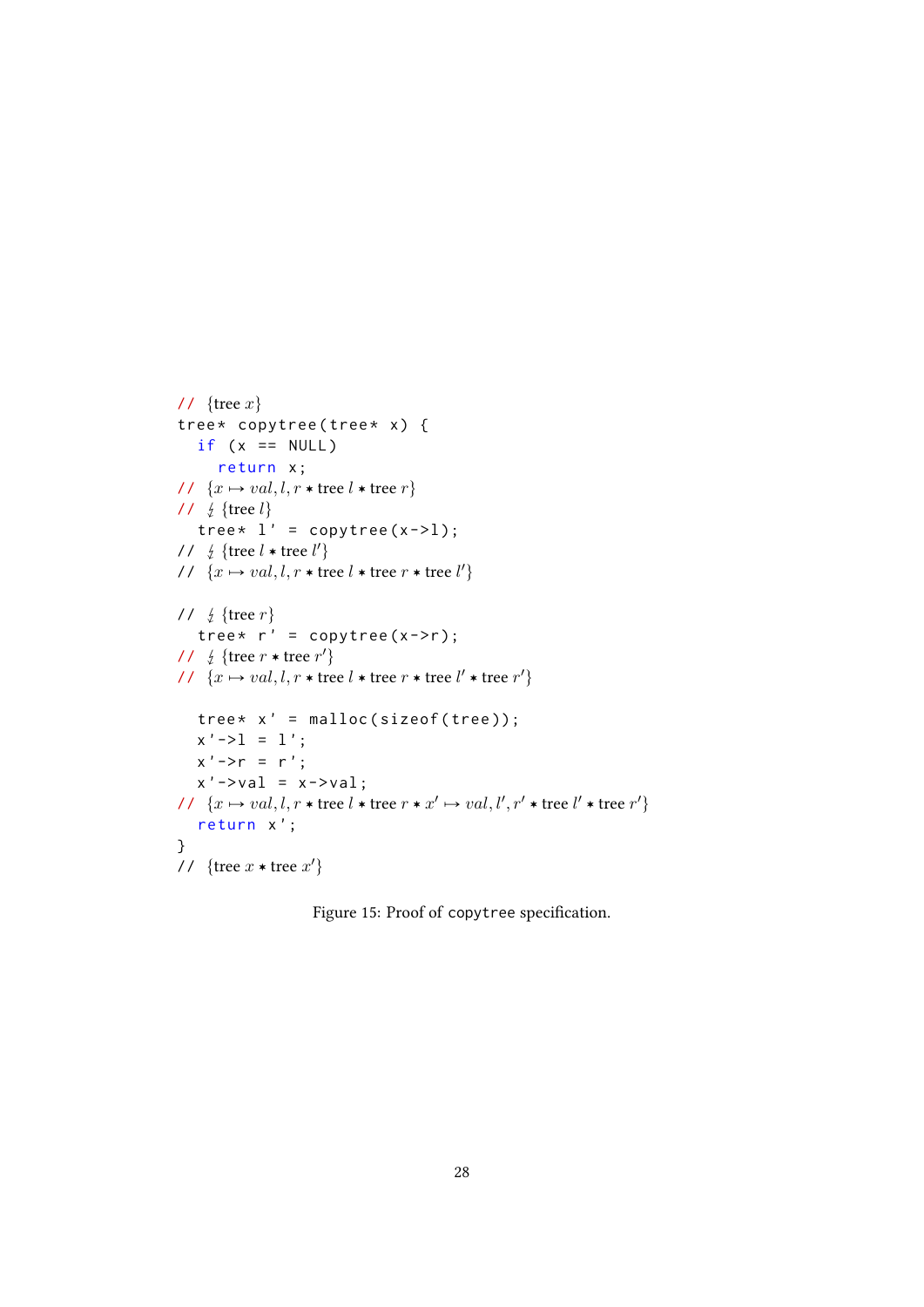spatial part pure facts (propagate)  $\ell \wedge \mathcal{Q}_l(x \mapsto l, r * d_{\ell} * d * d_r)$  $\wedge \mathcal{Q}_u(d_\ell * d) \wedge \mathcal{Q}_u$ dag *l*  $\wedge \mathcal{Q}_v(d*d_r) \wedge \mathcal{Q}_v$ dag *r* Lemma  $1 \Rightarrow x \mapsto l, r * d_{\ell} * d * d_r$ Frame rule: *<sup>d</sup><sup>ℓ</sup>* › *<sup>d</sup>* Lemma 2  $\Rightarrow$   $\begin{array}{ccc} u & \wedge & \wedge & \omega_u \neq u \end{array}$  $l' = copytree(x->1)$  $\frac{1}{2}$   $\frac{1}{u}$  **\*** tree  $l'$  $x \mapsto l, r * u * \text{tree } l' * d_r$ Lemma 1  $\Rightarrow$   $\mid x \mapsto l, r \ast d_{\ell} \ast d \ast$  tree  $l' \ast d_r$ Lemma 2 ⇒ | ℓ ∗ tree *l'* 

<span id="page-29-0"></span>Figure 17: copytree: detailed proof for the first recursive call.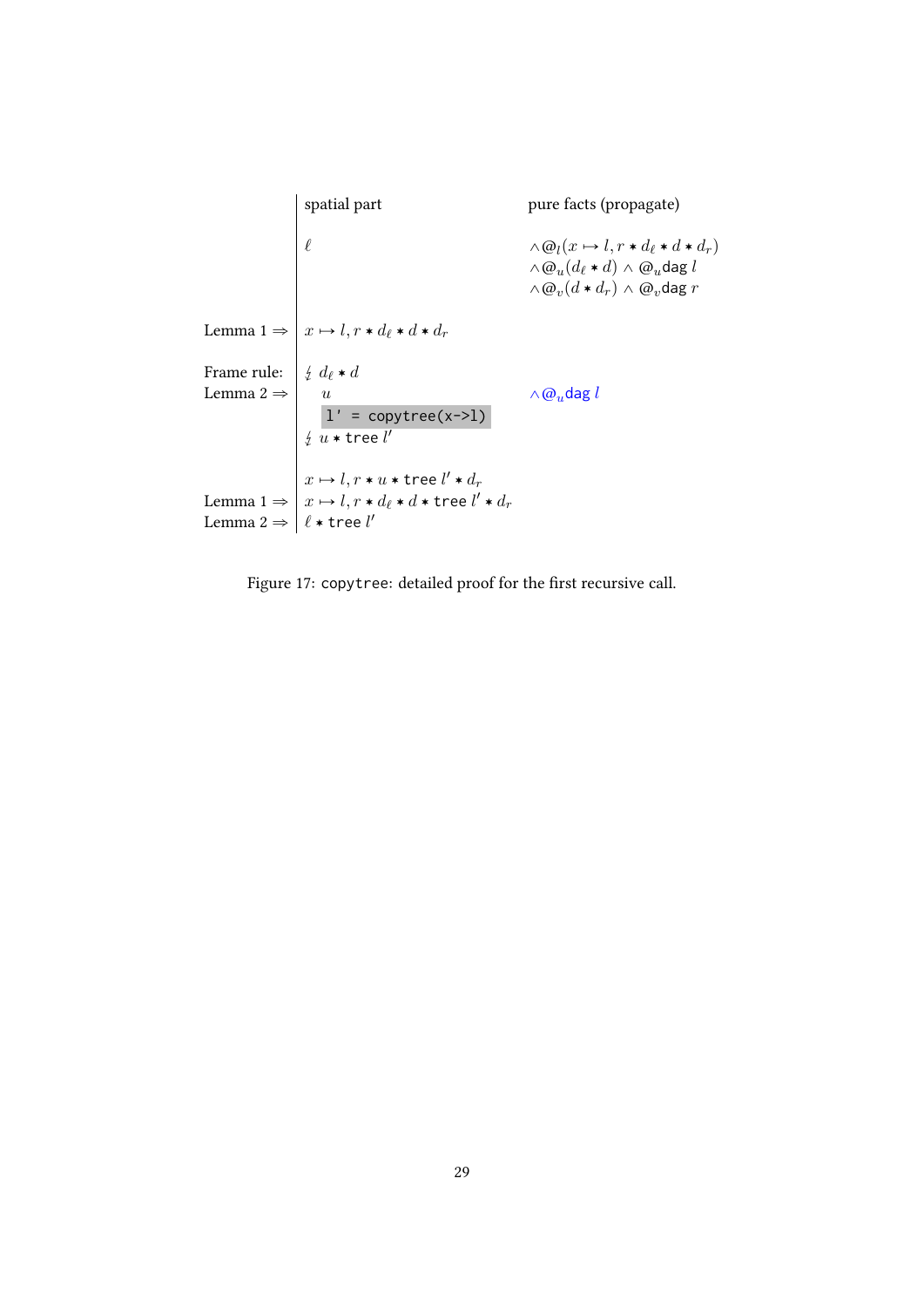```
void mark(dag* x) {
  if (x == NULL)return ;
  mark(x->1);mark(x->r);x - > val = 1;
}
```
Figure 18: Code of the mark program.

```
\n// {
$$
\ell \wedge \text{@}_\ell \text{dag } x
$$
}\nvoid mark(dag * x) {\n    if (x == NULL)\n        return;\n\n// { $\ell \wedge \text{@}_\ell(x \rightarrow val, l, r * d_l * d * d_r)$ \n\n//  $\left\{\n    \begin{array}{c}\n    \wedge \text{@}_\ell(d_i * d) \wedge \text{@}_\ell \text{dag } l \\
    \wedge \text{@}_\nu(d * d_r) \wedge \text{@}_\nu \text{dag } r\n    \end{array}\n\right\}$ \nmark(x >=1);\n\n// { $\exists d'_1, d', u', v' : d'_l * d' * d_r * x \mapsto val, l, r \wedge \text{@}_\nu(d'_l * d') \wedge \text{@}_\nu(d'_\ell * d_r)\n    \wedge \text{@}_\nu \text{dag } l \wedge \text{@}_\nu \text{dag } r\n    \wedge u \sim u'\n    \end{array}$ \n}
```

<span id="page-30-0"></span>
$$
x \to \text{val} = 1;
$$
  
\n
$$
1 \{ \exists d'', d'_r, u'', v'' : d'_l * d'' * d'_r * x \mapsto 1, l, r \}
$$
  
\n}

Figure 19: Proof outline for mark.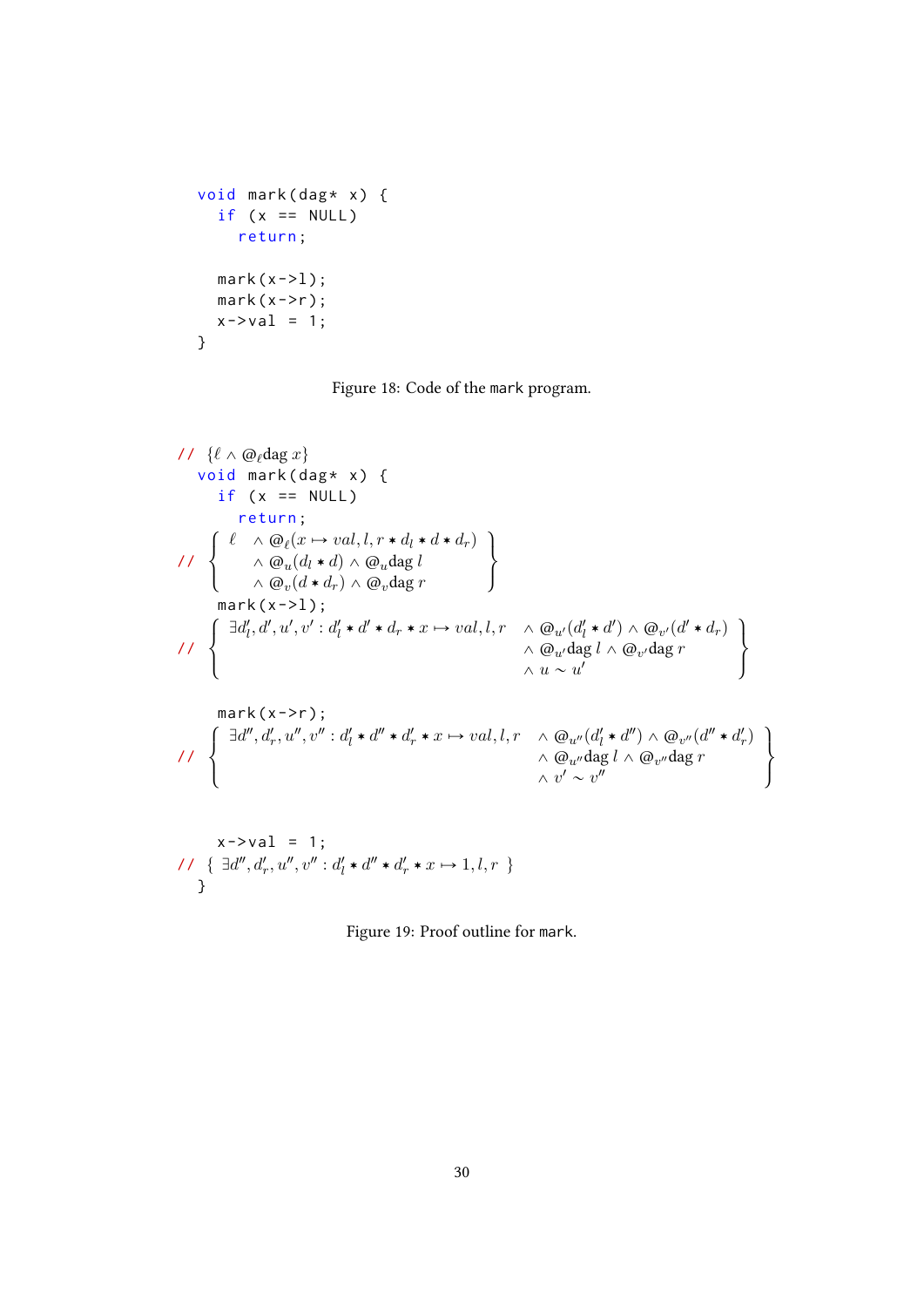$$
\begin{array}{c}\n\ell \quad \wedge \textcircled{a}\varphi(x \mapsto val, l, r * d_l * d * d_r) \\
\wedge \textcircled{a}\varphi(d_l * d) \wedge \textcircled{a}\varphi dag l \\
\wedge \textcircled{a}\varphi(d * d_r) \wedge \textcircled{a}\varphi dag l \\
\downarrow \text{Frame rule:} \\
\downarrow d_l * d * d_r * x \mapsto val, l, r \\
\downarrow \exists u' : u' \\
\downarrow \exists u' : u' \\
\wedge \textcircled{a}\varphi dag l \wedge u \sim u' \\
\downarrow \exists u' : u' * d_r * x \mapsto val, l, r \\
\wedge \textcircled{a}\varphi dag l \wedge u \sim u' \\
\downarrow \exists u' : u' * d_r * x \mapsto val, l, r \\
\wedge \textcircled{a}\varphi(d_l' * d') \\
\downarrow \text{Lemma 1} \Rightarrow\n\end{array}
$$
\n
$$
\begin{array}{c}\n\ell \quad \wedge \textcircled{a}\varphi(x \mapsto val, l, r * d_l * d * d_r) \\
\downarrow \text{if } \ell \quad \wedge \textcircled{a}\varphi(x \mapsto d_r) \\
\downarrow \forall d_r * x \mapsto val, l, r \\
\wedge \textcircled{a}\varphi(d_l' * d_r) \wedge \textcircled{a}\varphi dag r \\
\downarrow \exists u', d', d'_l, v': \\
\downarrow d'_l * d' * d_r * x \mapsto val, l, r\n\end{array}
$$
\n
$$
\text{Lemma 1} \Rightarrow
$$

<span id="page-31-0"></span>Figure 20: mark: detailed proof for the first recursive call.

```
void spanning (dag * x) {
  if (x == NULL || x->val == 1)return ;
  x - > v a l = 1;
  if (x - > 1 \& 8 \& |x - > 1 - > v a]spanning(1);else
    x - > 1 = NULL;
  if (x->r 88 !x->r->val)spanning(r);
  else
    x - > r = NULL;}
```
<span id="page-31-1"></span>Figure 21: Code of the spanning program.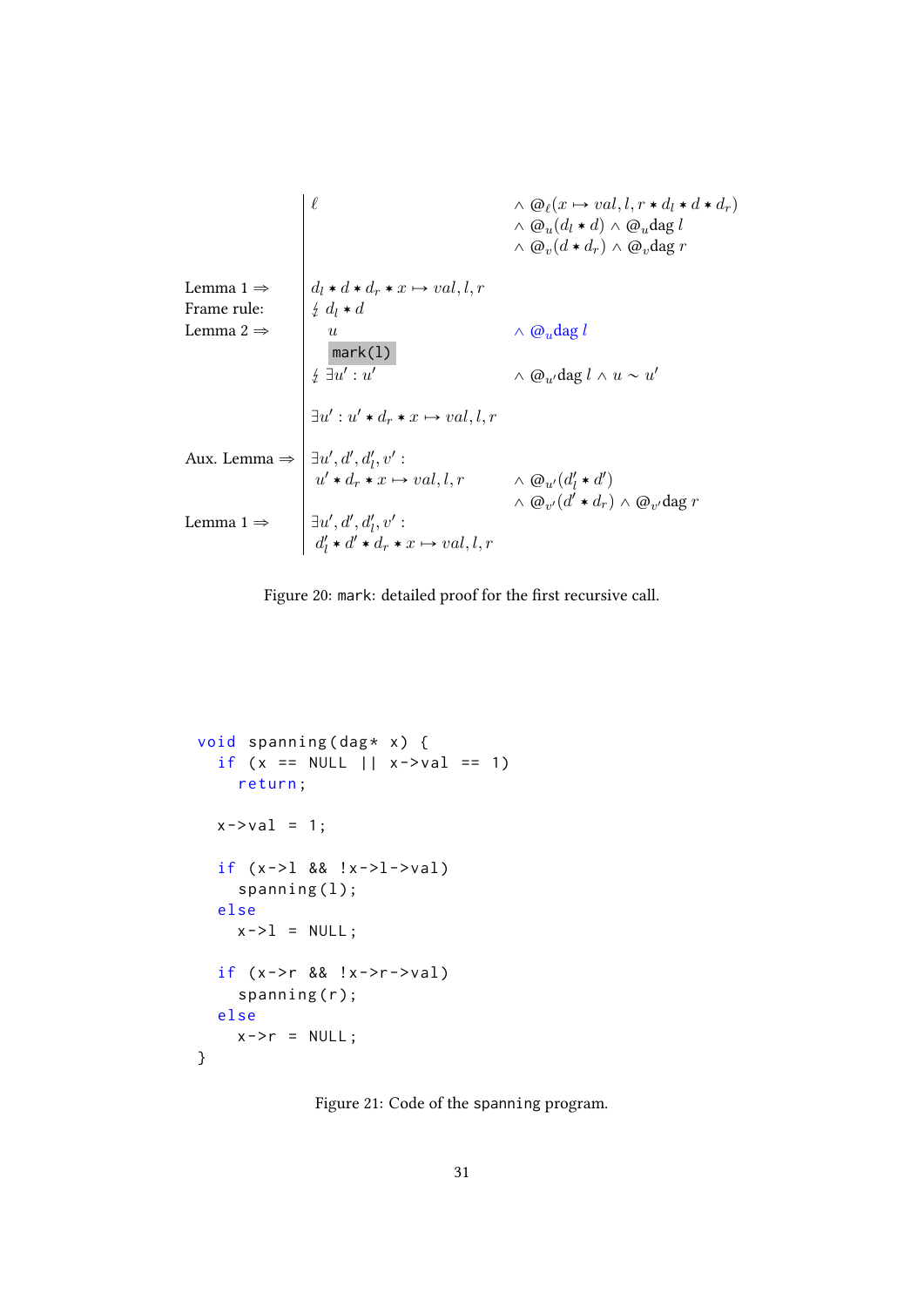# <span id="page-32-0"></span>**B Detailed proof of** spanning **specification**

|                                   | $x \mapsto 1, l, r * \text{dag}(l, a', b') \bullet \text{dag}(r, a'', b'')$                                                                                                                                                                                             | $\wedge a * b \wedge @_{a} x \mapsto 0, l, r * (a' * a'') \wedge @_{b} b' * b''$                                                                             |
|-----------------------------------|-------------------------------------------------------------------------------------------------------------------------------------------------------------------------------------------------------------------------------------------------------------------------|--------------------------------------------------------------------------------------------------------------------------------------------------------------|
|                                   | $x \mapsto 1, l, r * u * v$                                                                                                                                                                                                                                             | ++ $\omega_u$ dag(l, a', b') $\wedge \omega_v$ dag(r, a'', b'')                                                                                              |
| Lemma 5 $\Rightarrow$             | $x \mapsto 1, l, r * u * v$                                                                                                                                                                                                                                             | $++\omega_n a' * b' \wedge \omega_n a'' * b''$                                                                                                               |
| Lemma $1 \Rightarrow$             | $x \mapsto 1, l, r * (a' * b') \otimes (a'' * b'')$                                                                                                                                                                                                                     |                                                                                                                                                              |
| Lemma 6 $\Rightarrow$             | $x \mapsto 1, l, r * (a' * a'') * (b' * b'')$                                                                                                                                                                                                                           |                                                                                                                                                              |
|                                   | $x \mapsto 1, l, r * d'_a * d_a * d''_a * d'_b * d_b * d''_b$                                                                                                                                                                                                           | $+q_{\alpha'}(d'_{\alpha}*d_{\alpha})*\omega_{\alpha''}(d_{\alpha}*d''_{\alpha})*$<br>$\omega_{\nu}(d'_{\nu}*d_{\nu})*\omega_{\nu\prime}(d_{\nu}*d''_{\nu})$ |
| Lemma 2 $\Rightarrow$             | $x \mapsto 1, l, r * a' * b' * d''_a * d''_b$                                                                                                                                                                                                                           |                                                                                                                                                              |
| Lemma 2 $\Rightarrow$             | $x \mapsto 1, l, r * u * d''_a * d''_b$                                                                                                                                                                                                                                 |                                                                                                                                                              |
| Lemma $1 \Rightarrow$             | $x \mapsto 1, l, r * \text{dag}(l, a', b') * d''_a * d''_b$                                                                                                                                                                                                             |                                                                                                                                                              |
| Frame rule:                       | $\frac{1}{2}$ dag(l, a', b')<br>spanning(1)<br>$\frac{1}{4}$ $\exists a'_1 : a'_1 * b' \wedge \mathcal{Q}_{a'_1}$ mtree $(l) \wedge a'_1 \sim a'$                                                                                                                       |                                                                                                                                                              |
|                                   | $\exists a'_1: x \mapsto 1, l, r * a'_1 * b' * d''_a * d''_b$                                                                                                                                                                                                           | ++ $\omega_{a'_1}$ mtree(l) $\wedge a'_1 \sim a'$                                                                                                            |
| Auxiliary lemma (7) $\Rightarrow$ | $\exists a'_1, w : x \mapsto 1, l, r * a'_1 * b' * d''_a * d''_b$                                                                                                                                                                                                       | ++ $@_{w}d''_{a}*a'_{1}*b'' \wedge @_{w}dag(x,d''_{a},a'_{1}*b'')$                                                                                           |
| Lemma $1 \Rightarrow$             | $\exists a'_1, w : x \mapsto 1, l, r * a'_1 * d'_b * d_b * d''_a * d''_b$                                                                                                                                                                                               |                                                                                                                                                              |
| Lemma 2 $\Rightarrow$             | $\exists a'_1, w : x \mapsto 1, l, r * a'_1 * d'_b * b'' * d''_a$                                                                                                                                                                                                       |                                                                                                                                                              |
| Lemma 2 $\Rightarrow$             | $\exists a'_1, w : x \mapsto 1, l, r * w * d'_b$                                                                                                                                                                                                                        |                                                                                                                                                              |
| Lemma $1 \Rightarrow$             | $\exists a'_1, w : x \mapsto 1, l, r * \text{dag}(r, d''_a, a'_1 * b'') * d'_b$                                                                                                                                                                                         |                                                                                                                                                              |
| Frame rule:                       | $\frac{1}{2} \exists a'_1, w : \text{dag}(r, d''_a, a'_1 * b'')$                                                                                                                                                                                                        |                                                                                                                                                              |
| Exists rule :                     | $\text{dag}(r,d''_a,a'_1 * b'')$<br>spanning(r)<br>$\exists a_2'' : a_2'' * a_1' * b'' \wedge @_{a_2''}$ mtree $(r) \wedge a_2'' \sim d_a''$                                                                                                                            |                                                                                                                                                              |
|                                   |                                                                                                                                                                                                                                                                         |                                                                                                                                                              |
|                                   | $\label{eq:G1} \begin{split} &\n\hbox{$\not\downarrow$} \ \exists a_1', w, a_2'': a_2'' \ast a_1' \ast b'' \wedge @_{a_2''} \mathrm{mtree}(r) \wedge a_2'' \sim d_a''\\ &\exists a_1', a_2'', w: x \mapsto 1, l, r \ast a_2'' \ast a_1' \ast b'' \ast d_b' \end{split}$ | ++ $\omega_{a_2^{\prime\prime}}$ mtree $(r) \wedge a_2^{\prime\prime} \sim d_a^{\prime\prime}$                                                               |
| Lemma 1 $\Rightarrow$             | $\exists a'_1, a''_2, w : x \mapsto 1, l, r * a''_2 * a'_1 * d_b * d''_b * d'_b$                                                                                                                                                                                        |                                                                                                                                                              |
|                                   | $\exists a_1',a_2'',w:x\mapsto 1, l, r*a_2''*a_1'*\left(b'\circledast b''\right)$                                                                                                                                                                                       |                                                                                                                                                              |
|                                   | $\exists a_1 : a_1 * (b' \oplus b'') \wedge @_{a_1}$ mtree $(x) \wedge a_1 \sim a \wedge @_{b}b' \oplus b''$                                                                                                                                                            |                                                                                                                                                              |
|                                   | $\exists a_1 : a_1 * b \land @_{a_1}$ mtree $(x) \land a_1 \sim a$                                                                                                                                                                                                      |                                                                                                                                                              |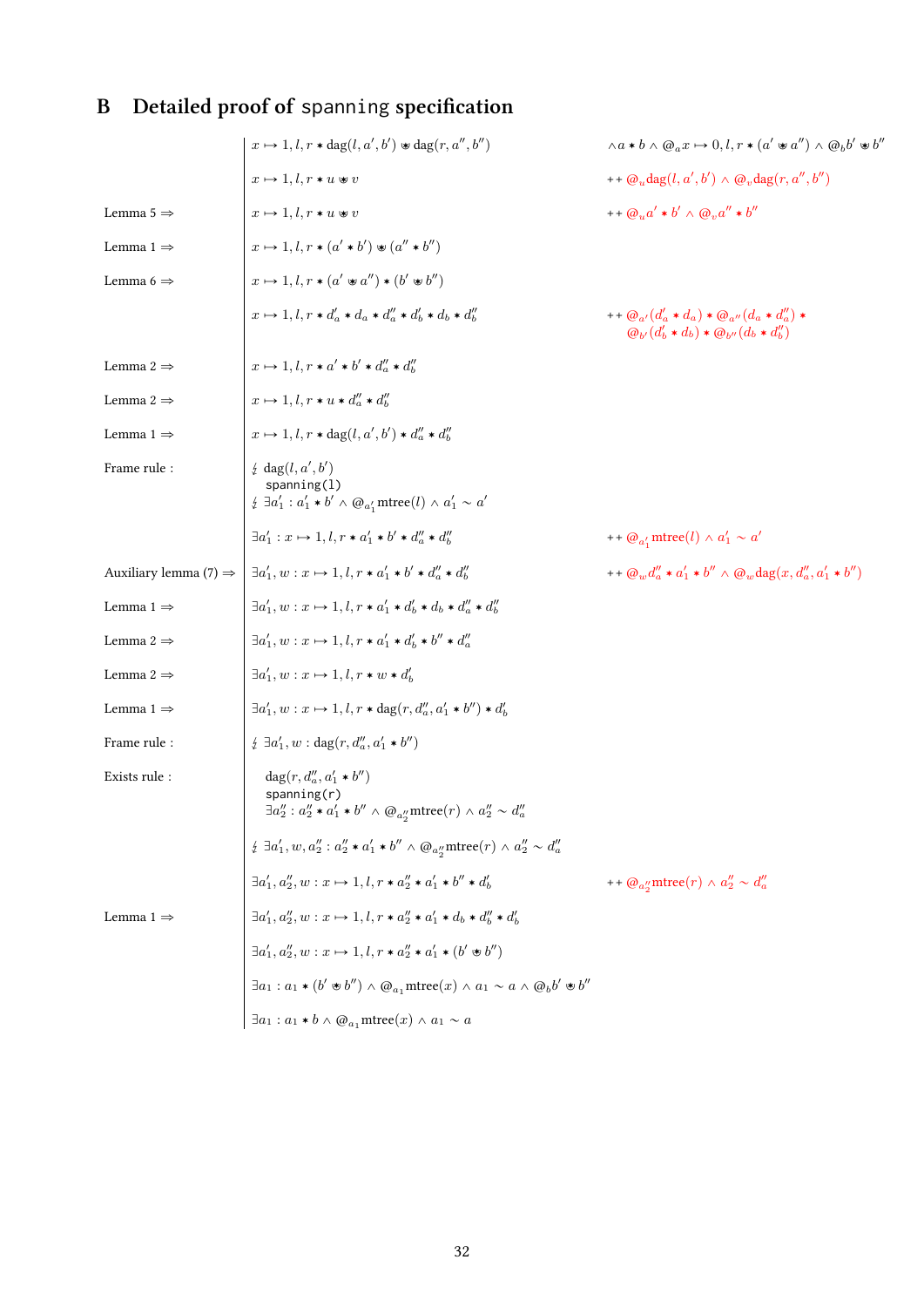### **C Lemmas proofs**

<span id="page-33-0"></span>**Lemma 1**

$$
s, h \models_{\rho} \ell \land \textcircled{e}_{\ell} P
$$
  
\n
$$
\Rightarrow h = \rho(l) \text{ and } s, \rho(l) \models_{\rho} P
$$
  
\n
$$
\Rightarrow s, h \models_{\rho} P
$$

**Lemma 2**

$$
s, h \models_{\rho} P \land \textcircled{e}_{\ell} P
$$
\n
$$
\Rightarrow \quad s, h \models_{\rho} P \text{ and } s, \rho(\ell) \models_{\rho} P
$$
\n
$$
\text{ strictly exact } + \text{definition } \Rightarrow \quad h = \rho(\ell)
$$
\n
$$
\Rightarrow \quad s, h \models_{\rho} \ell
$$

**Lemma 3 (propagation lemma)**

$$
\frac{\{A \wedge @_{l}P\} \in \{B\}}{\{A * (emp \wedge @_{l}P) \} \in \{B\}}
$$
\n
$$
\frac{\{A * (emp \wedge @_{l}P)\} \in \{B\}}{\{A * (emp \wedge @_{l}P) * (emp \wedge @_{l}P)\} \in \{B * (emp \wedge @_{l}P)\}}}
$$
\nFrame

\n
$$
\{A \wedge @_{l}P\} \in \{B \wedge @_{l}P\}
$$

 ${\bf Lemma~4}$  (mark  ${\bf auxiliary~ lemma}$ ) Let  $h_{d'}$  the part of the heap in  $\rho(u')$  reachable from pointers of  $\rho(d_r)$ . Let  $h_{d'_l}$  the heap  $\rho(u') \backslash h_{d'}$ .

Thus,  $\rho(u') = h_{d'_l} \cup h_{d'}$ . Let  $h_{v'} = h_{d'} \cup \rho(d_r)$ .  $h_{v'}$  is the union of a part of a dag, pointing to parts of another dag: it only contains dag nodes pointing to each other, and con[ta](#page-15-1)ins no cycles. Thus,  $h_{v'}$  holds a dag.

Now, let  $d', d'_l, v'$  be the labels such that  $h_{d'} = \rho(d'), h_{d'_l} = \rho(d'_l), h_{v'} = \rho(v').$ Then,  $\omega_{u'}(d'_l * d') \wedge \omega_{v'}(d' * d_r) \wedge \omega_{v'}$ dag *r*.

**Lemma** 5 Each case of the definition of dag trivially implies  $a * b$ .

**Lemma** 6 Assume  $h \models \rho (a' * b') \ast (a'' * b'')$ . Then  $\rho(a')$  is separated from  $\rho(b')$ , but also [f](#page-17-2)rom  $\rho(b'')$  by hypothesis. Thus,  $\rho(a')$  may share memory cells only with  $\rho(a'')$ .

By the same reasoning,  $\rho(a'')$  is separated from  $\rho(b'),$   $\rho(b'')$ , and shares memory only wi[th](#page-17-1)  $\rho(a')$ . Consequently, the heap can be separated in two disjoint parts, one holding  $\rho(a')$  and  $\rho(a'')$ , the other  $\rho(b')$  and  $\rho(b'')$ .

We can then conclude,  $h \models_{\rho} (a' \mathbin{\text{w}} a'') \ast (b' \mathbin{\text{w}} b'')$ .

**Lemma 7** (spanning auxiliary lemma) Let  $h_w = \rho(d''_a) \cup \rho(a'_1) \cup \rho(b'')$ .  $\rho(a'')$ contains a dag of unmarked nodes, with pointers to the marked nodes of  $\rho(b'')$ .  $d''_a$  $\operatorname{contains}$  a subdag of  $\rho(a'')$ , with pointers to  $\operatorname{dom}(\rho(d_a))$ ; as this region is composed of marked nodes  $(\varpi_{a'_1}$ mtree $(l)$ ),  $\rho(d''_a)$  can be considered as a dag, with  $\rho(a'_1) \cup \rho(b'')$ as "mar[ke](#page-19-2)d part".

Introducing *w* as the label such that  $h_w = \rho(w)$ , we have  $\omega_w d_a'' * a_1' * b'' \wedge$  $\omega_w$ dag(*x*,  $d''_a$ ,  $b'' * a'_1$ ).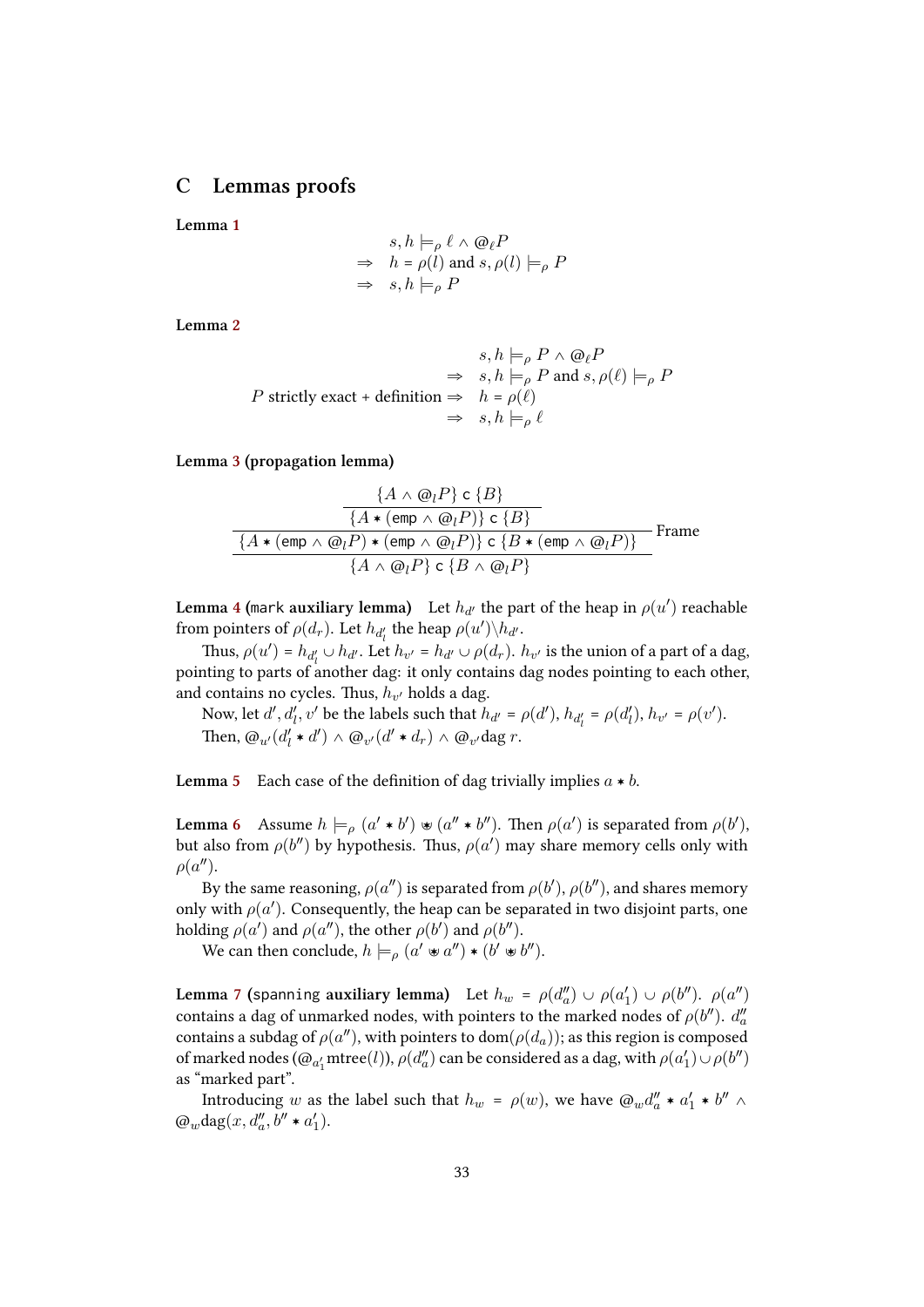## <span id="page-34-0"></span>**D** llStar **rules for proving** copytree

copytree.star

```
predicate dag (lltype, i64);
predicate dagnode ( lltype , i64 , i64 , i64 );
predicate tree (lltype, i64);
predicate treenode (lltype, i64, i64, i64);
predicate here(label);
predicate at (label, bool);
import "../rules/llvm.logic";
import "../specs/safe_stdlib.spec";
rewrite dagnode :
   dagnode (lltype ?t, i64 ?x, i64 ?l, i64 ?r)
   \rightarrow pointer(i64 ?x, named("struct.node") { i32 _c, i64 ?l, i64 ?r })
;
rewrite treenode :
   treenode ( 11 type ?t, 164 ?x, 164 ?1, 164 ?r)\rightarrow pointer(i64 ?x, named("struct.node") { i32 _c, i64 ?l, i64 ?r })
;
/*
* Rules encoding definitions of tree /dag
*/
rewrite dag_nil :
 dag (lltype ?t, NULL()) -> emp
;
rewrite tree_nil :
 tree (lltype ?t, NULL ()) -> emp
;
rule nobacktrack tree_unfold_right :
bool ?f \mid bool ?f1 \cdot 164 ?x != NULL()
            |-
           bool ? fr * tree (lltype ?t, i64 ?x)
if
bool ?f | bool ?fl
            | –
           bool ? fr *
           treenode (lltype ?t, i64 ?x, i64 -1, i64 -r) *
           tree (lltype ?t, i64 _l) *
           tree ( 11 type ?t, 164 r);
rewrite dag_unfold_under_at :
  !at (label ?l, dag (lltype ?t, i64 ?x)) * i64 ?x != NULL () * bool ?f
  ->
     lat(label ?l, dag(lltype ?t, i64 ?x)) *
     !at (label ?l,
         here (label _node) *
         here (label_{a} -a) *
         here (label _b) *
         here (label_c) *
     !at (label _node, dagnode (lltype ?t, i64 ?x, i64 _l, i64 _r)) *
     : at (label _u, here (label _a) * here (label _b)) *
     : at (label _v, here (label _b) * here (label _c)) *
     !at(label _u, dag(lltype ?t, i64 _l)) *
     lat(label_v, dag(lltype ?t, i64_r)) *bool ?f
```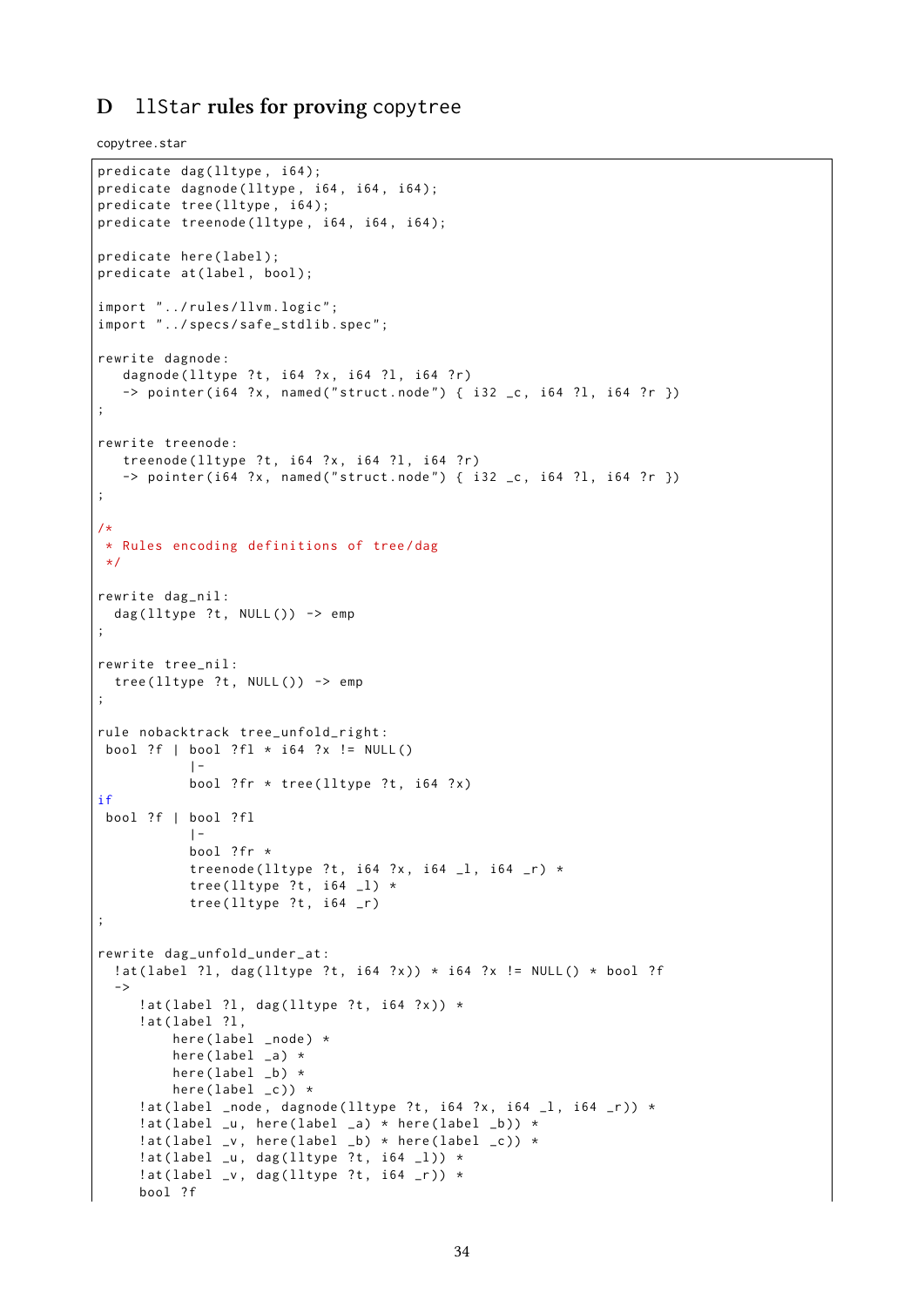```
;
rule nobacktrack dag_fold :
bool ?f | here(label ?node) *
            here (label ?a) *here (label ?b) \starhere (label ?c) *
            !at (label ?node, dagnode (lltype ?t, i64 ?x, i64 ?l, i64 ?r)) *
            !at (label ?u, here (label ?a) * here (label ?b)) *
            !at ( label ?v, here ( label ?b ) * here ( label ?c ) ) *
            lat(label ?u, dag(lltype ?t, i64 ?l)) *!at(label ?v, dag(lltype ?t, i64 ?r)) *bool ? fl
            |-
            bool ? fr *
            dag (lltype ?t, i64 ?x)
if
bool ?f * dag(11 type ?t, i64 ?x) | bool ?fl |- bool ?fr;
/*
* Reasonings on @s and their contents : make the proof go forward .
 * Unfold / Fold @s.
 */
rule nobacktrack inline_at_labels2 :
bool ?f | here(label ?l) *!at ( label ? l, here ( label ? a ) * here ( label ? b ) ) * bool ? fl
            | –
            bool ? fr
if
bool ?f \mid \text{here}(\text{label ?a}) *
            here (label ?b) *lat(label ?l, here(label ?a) * here(label ?b)) *bool ? fl
            | -
            bool ? fr
;
rule nobacktrack inline_at_labels4 :
bool ?f \mid \text{here}(\text{label } ?1) \times!at(label ?1, here(label ?a) *here (label ?b) *here (label ?c) *
                           here (label ?d)) *bool ? fl
            | –
            bool ? fr
if
bool ?f | here(label ?a) *here (label ?b) *
            here (label ?c) *
            here (label ?d) *!at (label ?l, here (label ?a) *
                           here (label ?b) \starhere (label?c) *
                           here (label ?d)) *bool ? fl
            | -bool ? fr
;
rule nobacktrack fold_at2 :
bool ?f | !at(label ^1, here(label ^11) * here(label ^12)) * bool ?fl
```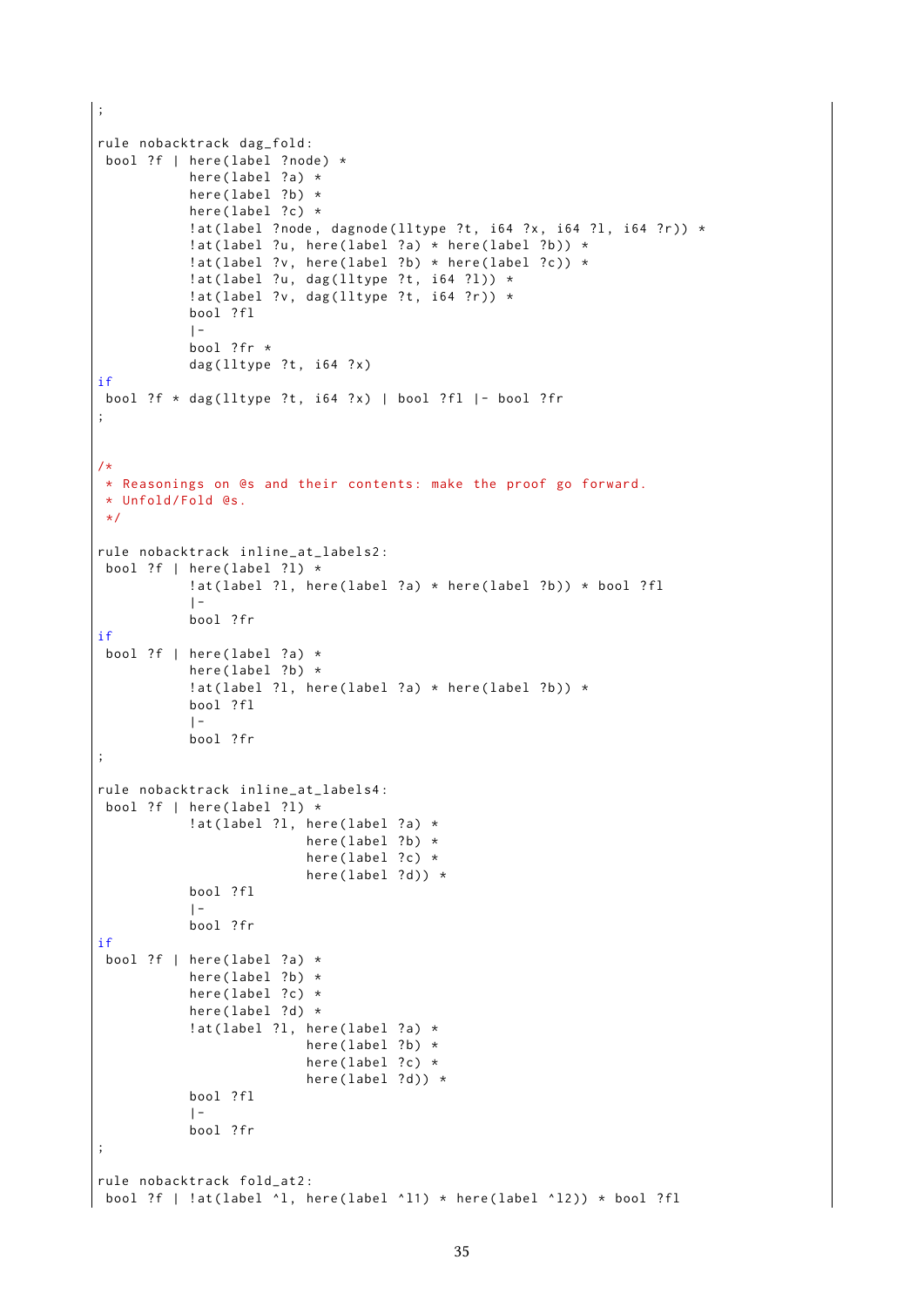```
|- here ( label ^ l ) * bool ? fr
if
bool ?f | !at(label ^1, here(label ^11) * here(label ^12)) * bool ?fl
            |- here (label \wedge l1) * here (label \wedge l2) * bool ? fr
;
rule nobacktrack fold_at4 :
bool ?f | !at(label \lambdal, here(label \lambda11) *
                            here (label '12) *here (label '13) *here (label '14) *
            bool ? fl
            | –
            here (label '1) *bool ? fr
if
 bool ?f | !at (label \lambdal, here (label \lambda11) *
                            here (label '12) *here (label '13) *here (label '14) *
            bool ? fl
            | –
            here (label '11 *
            here (label '12) *
            here (label '13) *
            here (label '14) *bool ? fr
;
rule nobacktrack pointsto_in_at :
bool ?f \mid \text{here}(\text{label ?l}) *
            !at (label ?l, pointer (i64 ?x, 'a ?y) * bool ?p) *
            bool ? fl
            |-
            pointer (i64 ?x, 'a ?z) *
            bool ? fr
if
bool ?f * pointer(i64 ?x, 'a ?y) |
            here (label11) *!at(label_l1,bool?p) *!at ( label ? l, pointer ( i64 ?x, 'a ?y ) * here ( label \lfloor 11 \rfloor ) *
            bool ? fl
            | –
            'a ?y = 'a ?z *
            bool ? fr
;
rule nobacktrack pointsto_outside_at :
bool ?f | pointer (i64 ?x, 'a ?y) *
            !at ( label ? l, pointer ( i64 ?x, 'a ? y ) * bool ? p ) *
            bool ? fl
            | –
            here (label?l) *
            bool ? fr
if
 bool ?f | bool ?f1 *
            lat(label _111, bool ?p)
            | –
            here (label111) *
            bool ? fr
;
rule nobacktrack label_emp :
  bool ?f | !at(label ^1, emp) * bool ?fl |- here(label ^1) * bool ?fr
if
```